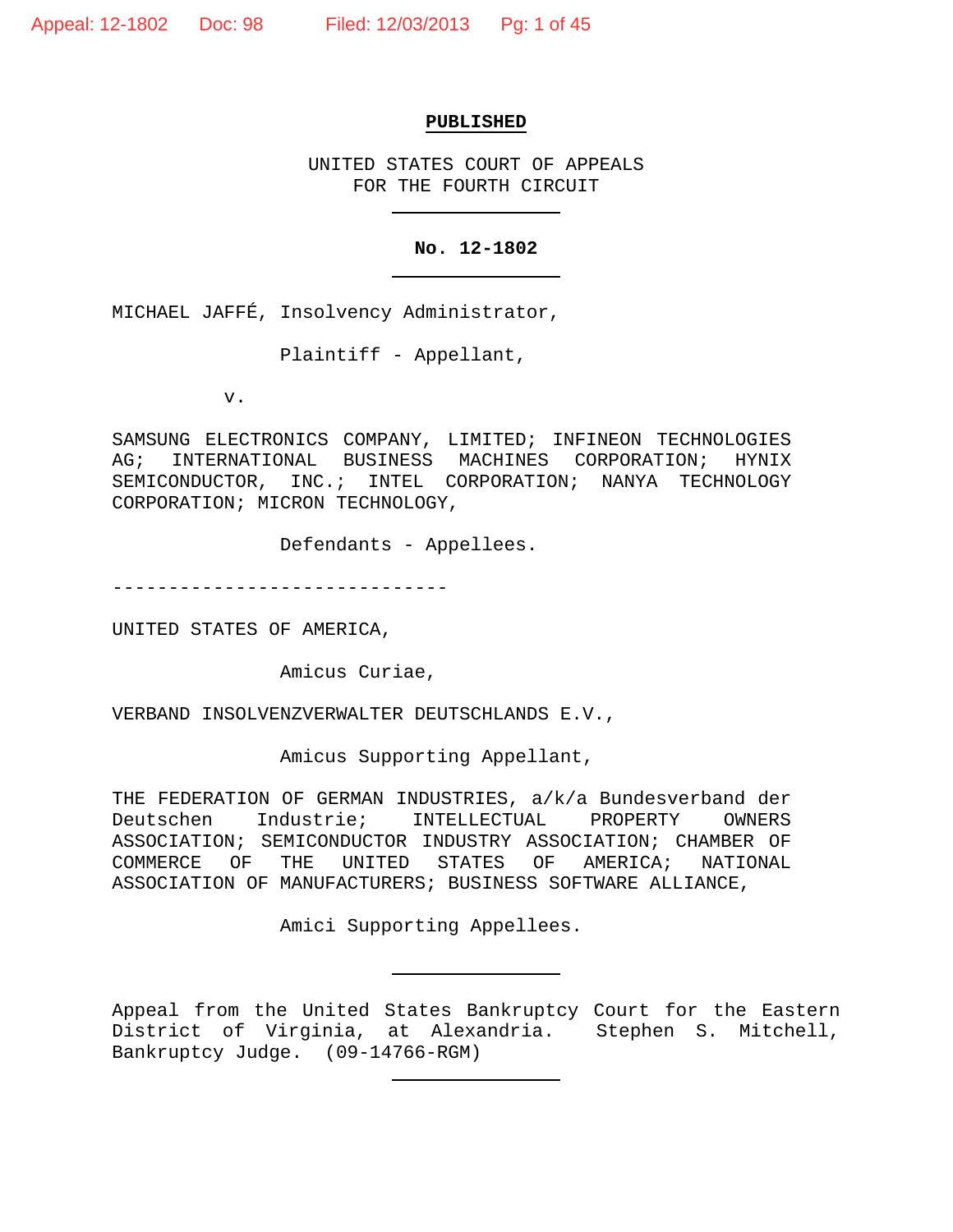Argued: September 17, 2013 Decided: December 3, 2013

Before NIEMEYER, WYNN, and FLOYD, Circuit Judges.

Affirmed by published opinion. Judge Niemeyer wrote the opinion, in which Judge Floyd joined. Judge Wynn wrote a separate opinion concurring in Parts I, II, and III and the judgment.

**ARGUED:** Jeffrey A. Lamken, MOLOLAMKEN LLP, Washington, D.C., for Appellant. William H. Pratt, KIRKLAND & ELLIS LLP, New York, New York, for Appellees. Mark R. Freeman, UNITED STATES DEPARTMENT OF JUSTICE, Washington, D.C., for Amicus Curiae the United States of America. **ON BRIEF:** Robert K. Kry, MOLOLAMKEN LLP, Washington, D.C., for Appellant. Jennifer M. Selendy, John P. Del Monaco, New York, New York, Timothy Muris, Daniel A. Bress, Washington, D.C., William E. Devitt, Dennis J. Abdelnour, KIRKLAND & ELLIS LLP, Chicago, Illinois; Stephen E. Leach, LEACH TRAVELL BRITT, P.C., Tysons Corner, Virginia, for Appellees Infineon Technologies AG, Samsung Electronics Company, Limited, and International Business Machines Corporation. Katz, LEACH TRAVELL BRITT, P.C., Tysons Corner, Virginia; Theodore G. Brown, III, KILPATRICK TOWNSEND & STOCKTON LLP, Menlo Park, California, for Appellee Hynix Semiconductor, Inc. Joseph E. Mais, Timothy J. Franks, Phoenix, Arizona, John K. Roche, Washington, D.C., Alan D. Smith, PERKINS COIE LLP, Seattle, Washington, for Appellee Intel Corporation. Marc Palay, Geneva, Switzerland, Jonathan Cohn, SIDLEY AUSTIN LLP, Washington, D.C., for Appellee Nanya Technology Corporation. Maurice Horwitz, New York, New York, M. Jarrad Wright, Adam P. Strochak, Washington, D.C., Alfredo R. Perez, Houston, Texas, Jared Bobrow, WEIL, GOTSHAL & MANGES LLP, Redwood Shores, California, for Appellee Micron Technology. Christopher J. Wright, Timothy J. Simeone, WILTSHIRE & GRANNIS, LLP,<br>Washington, D.C., for Amicus Verband Insolvenzverwalter Amicus Verband Insolvenzverwalter Deutschlands E.V. Neil H. MacBride, United States Attorney, OFFICE OF THE UNITED STATES ATTORNEY, Alexandria, Virginia; Stuart F. Delery, Acting Assistant Attorney General, Robert M. Loeb, Civil Division, UNITED STATES DEPARTMENT OF JUSTICE, Washington, D.C., for Amicus Curiae the United States of America. Richard F. Phillips, Kevin H. Rhodes, INTELLECTUAL PROPERTY OWNERS ASSOCIATION, Washington, D.C.; Jeffrey K. Sherwood, Gary M. Hoffman, Megan S. Woodworth, DICKSTEIN SHAPIRO LLP, Washington, D.C., for Amicus Intellectual Property Owners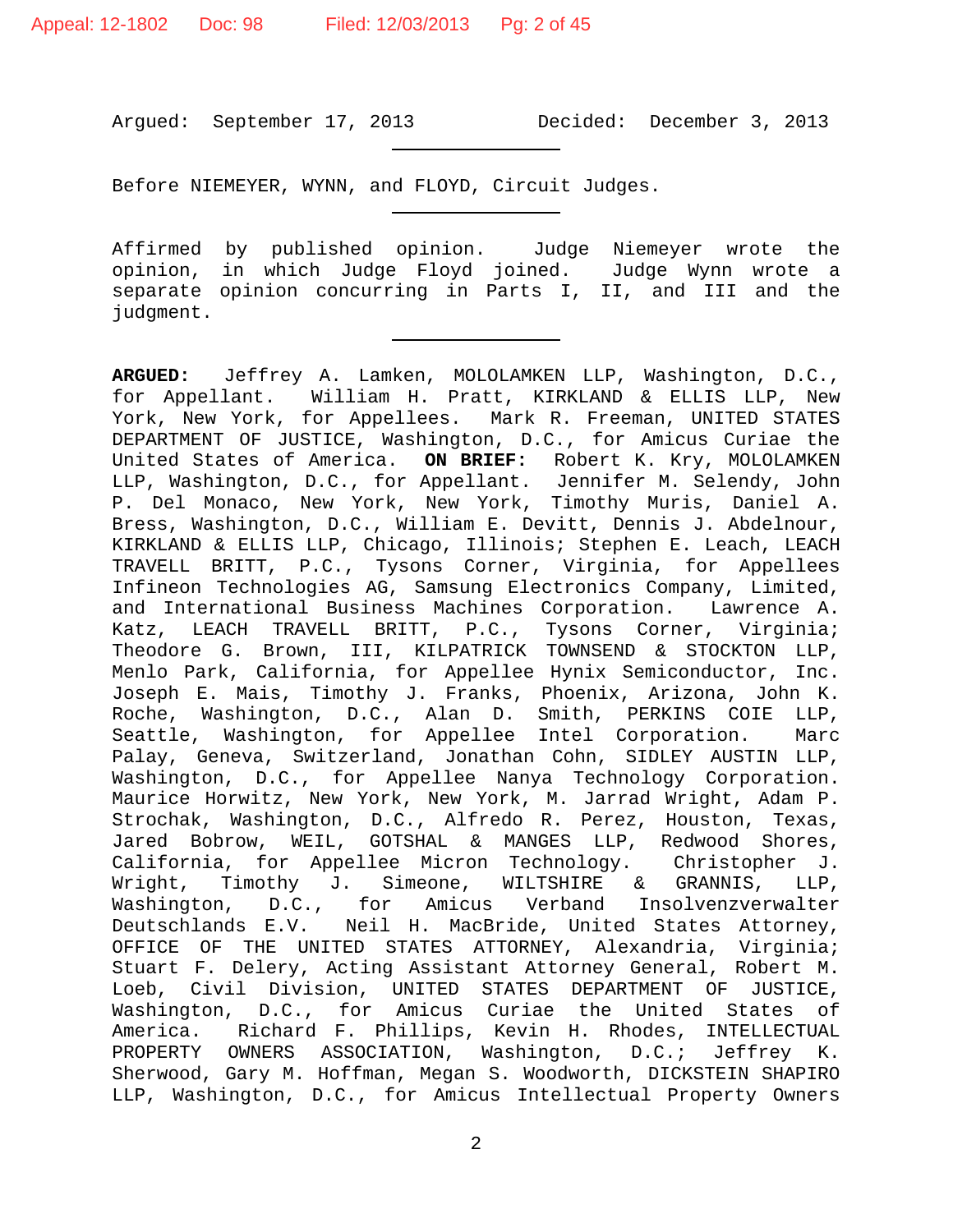Association. Timothy J. Coleman, FRESHFIELDS BRUCKHAUS DERINGER LLP, Washington, D.C., for Amicus Federation of German Industries. David Isaacs, SEMICONDUCTOR INDUSTRY ASSOCIATION, Washington, D.C., for Amicus Semiconductor Industry Association; Paul D. Clement, D. Zachary Hudson, BANCROFT PLLC, Washington, D.C., for Amici Semiconductor Industry Association, Chamber of Commerce of the United States of America, National Association of Manufacturers, and Business Software Alliance; Robin S. Conrad, NATIONAL CHAMBER LITIGATION CENTER, Washington, D.C., for Amicus Chamber of Commerce of the United States of America; Quentin Riegel, NATIONAL ASSOCIATION OF MANUFACTURERS,<br>Washington, D.C., for Amicus National Association of D.C., for Amicus National Association of Manufacturers; Timothy A. Molino, BSA/THE SOFTWARE ALLIANCE, Washington, D.C., for Amicus Business Software Alliance.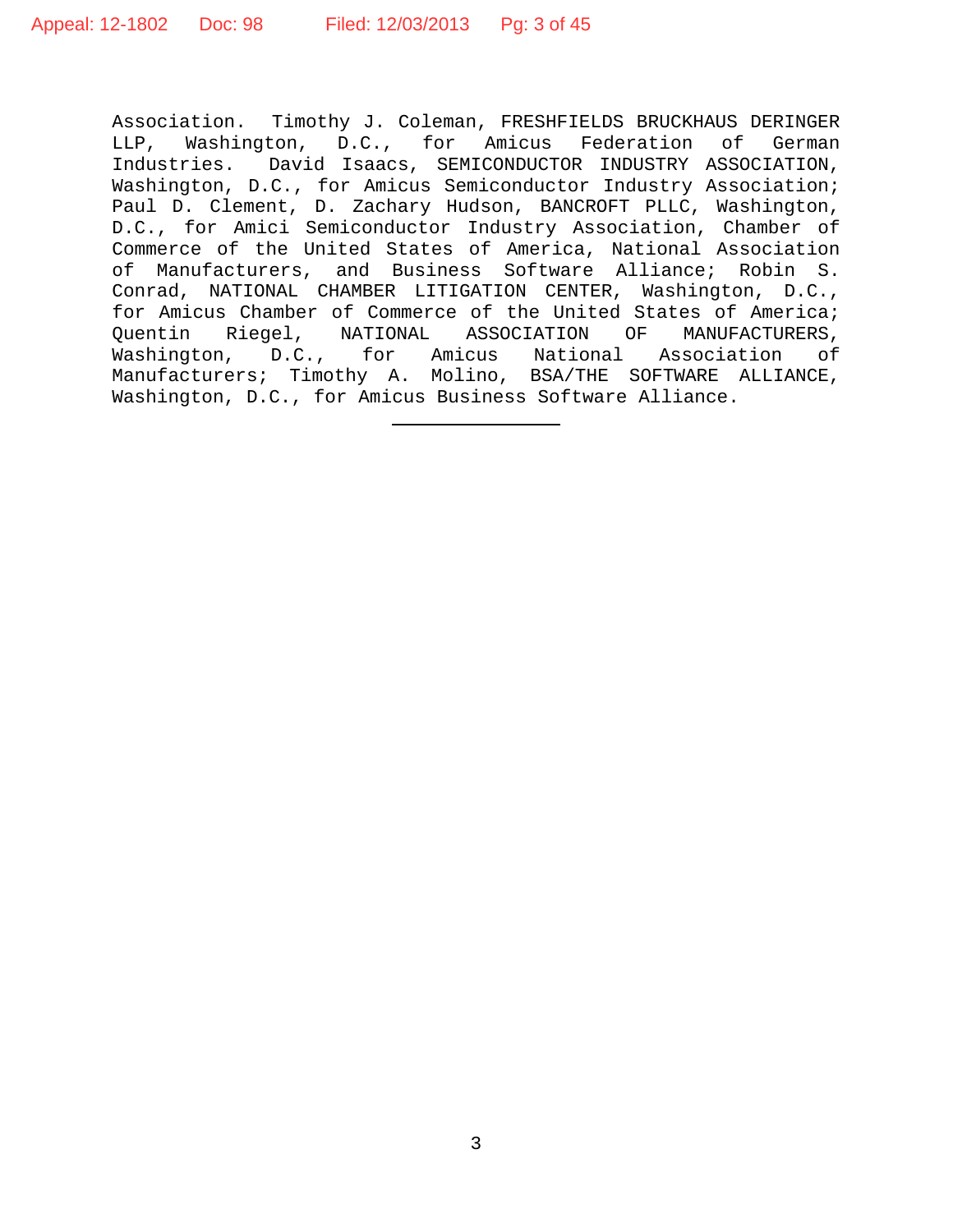NIEMEYER, Circuit Judge:

This appeal presents the significant question under Chapter 15 of the U.S. Bankruptcy Code of how to mediate between the United States' interests in recognizing and cooperating with a foreign insolvency proceeding and its interests in protecting creditors of the foreign debtor with respect to U.S. assets, as provided in 11 U.S.C. §§ 1521 and 1522.

Qimonda AG, a German corporation that manufactured semiconductor devices and was, for a brief time, one of the world's largest manufacturers of dynamic random access memory ("DRAM"), filed for insolvency in Munich, Germany, in January 2009. The principal assets of Qimonda's estate consisted of some 10,000 patents, about 4,000 of which were U.S. patents. These patents were subject to cross-license agreements with Qimonda's competitors, as was common in the semiconductor industry to avoid infringement risks caused by the "patent thicket" resulting from the overlapping patent rights of some 420,000 patents in the semiconductor industry.

Ancillary to the German insolvency proceeding, Dr. Michael Jaffé, the insolvency administrator appointed by the Munich court, filed an application in the Bankruptcy Court for the Eastern District of Virginia under Chapter 15 of the U.S. Bankruptcy Code, petitioning the U.S. court to recognize the German insolvency proceeding as a "foreign main proceeding" in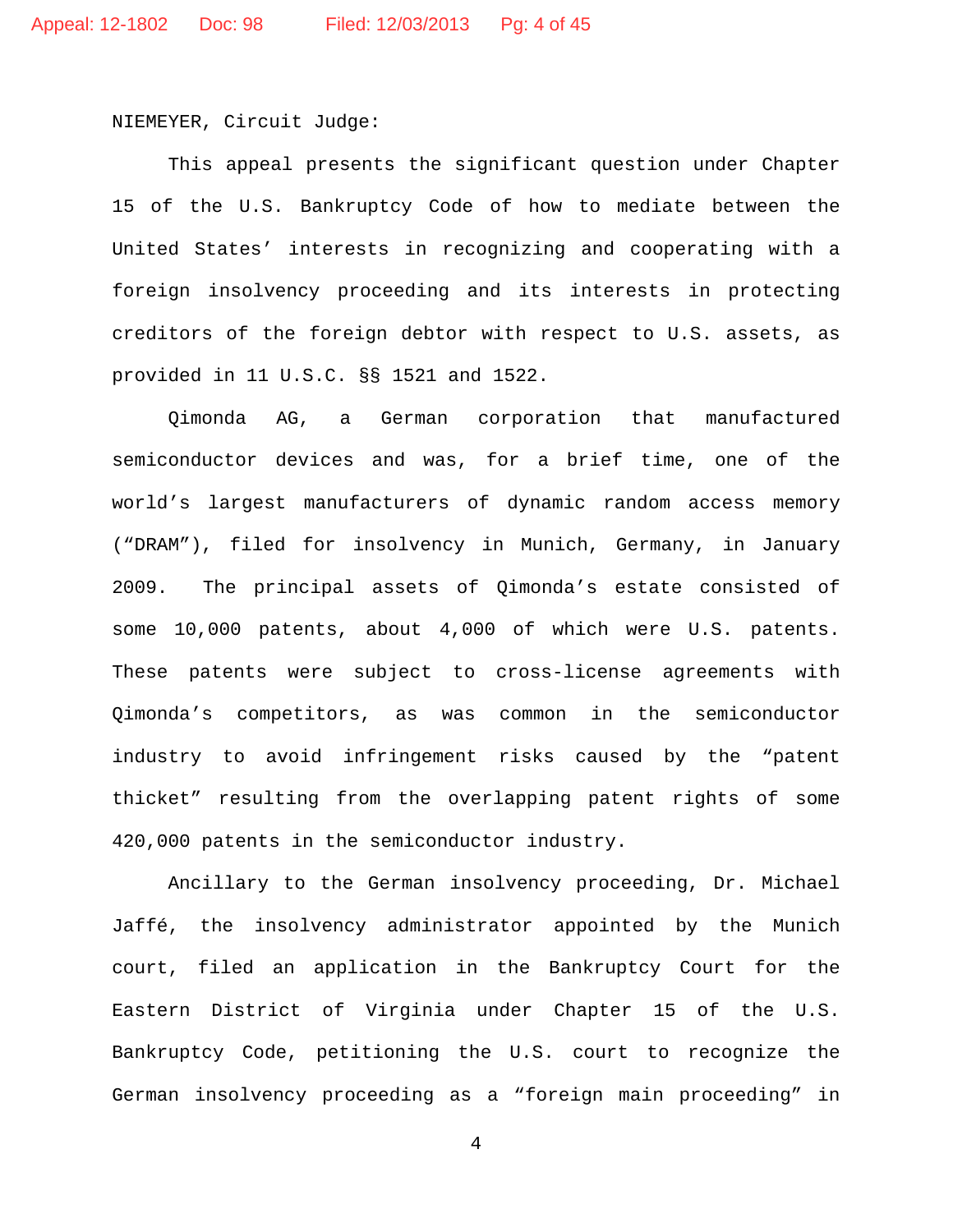order to obtain an array of privileges available under Chapter 15. Among other relief, Jaffé specifically requested that the bankruptcy court entrust to him, pursuant to 11 U.S.C. §  $1521(a)(5)$ , the administration of all of Qimonda's assets within the territorial jurisdiction of the United States, which largely consisted of the 4,000 U.S. patents.

Contemporaneously with the Chapter 15 proceeding, Jaffé sent letters to licensees of Qimonda's patents under its crosslicense agreements, declaring that, under § 103 of the German Insolvency Code, the licenses granted under Qimonda patents "are no longer enforceable," including the licenses under the company's 4,000 U.S. patents. As Jaffé later indicated to the bankruptcy court, he intended to re-license Qimonda's patents for the benefit of Qimonda's creditors, replacing licenses paid for in-kind with cross-licenses with licenses paid for with cash through royalties.

The bankruptcy court entered an order recognizing the German insolvency proceeding as a foreign main proceeding and a separate order granting Jaffé the discretionary relief he requested under  $\S$  1521(a)(5). But, following a four-day evidentiary hearing, it conditioned the § 1521 relief with the requirement that Jaffé afford the licensees of Qimonda's U.S. patents the treatment they would have received in the United States under 11 U.S.C. § 365(n), which limits a trustee's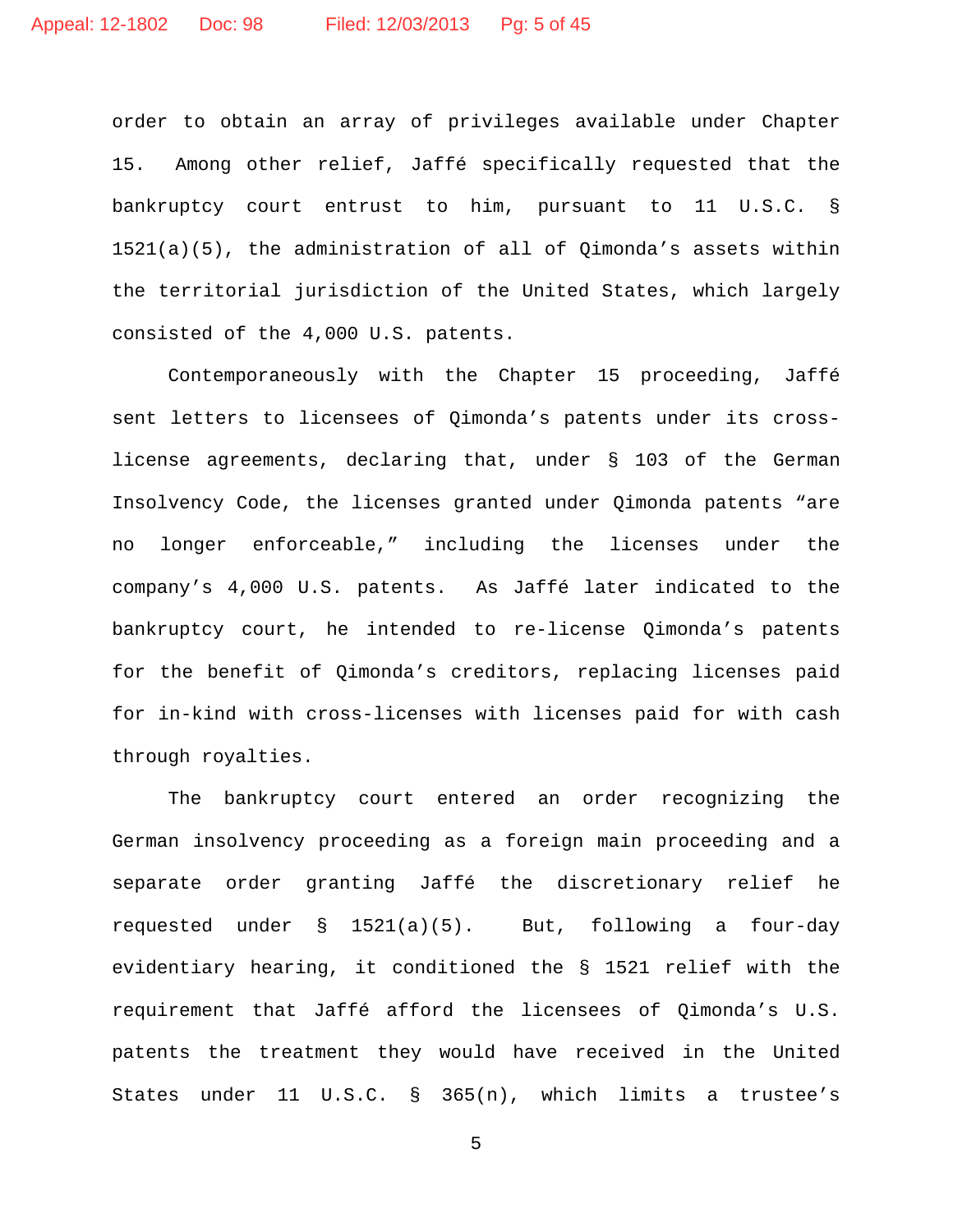ability to reject unilaterally licenses to the debtor's intellectual property by giving licensees the option to retain their rights under the licenses. After balancing the interests of Qimonda's estate with the interests of the licensees of its U.S. patents, the bankruptcy court concluded that the application of § 365(n) was necessary to ensure, as required by § 1522(a), that the licensees were "sufficiently protected," even though it would adversely affect Qimonda's estate. The bankruptcy court also concluded, pursuant to 11 U.S.C. § 1506, that allowing Jaffé to cancel unilaterally Qimonda's licenses of U.S. patents "would be manifestly contrary to the public policy of the United States," recognizing "a fundamental U.S. public policy promoting technological innovation," which would be undermined if it failed to apply § 365(n) to the licenses under Qimonda's U.S. patents.

In this direct appeal from the bankruptcy court, Jaffé challenges both of these conclusions, arguing that the court erred in its construction of Chapter 15 and abused its discretion in applying it.

We conclude that the bankruptcy court properly recognized that Jaffé's request for discretionary relief under § 1521(a) required it to consider "the interests of the creditors and other interested entities, including the debtor" under § 1522(a) and that it properly construed § 1522(a) as requiring the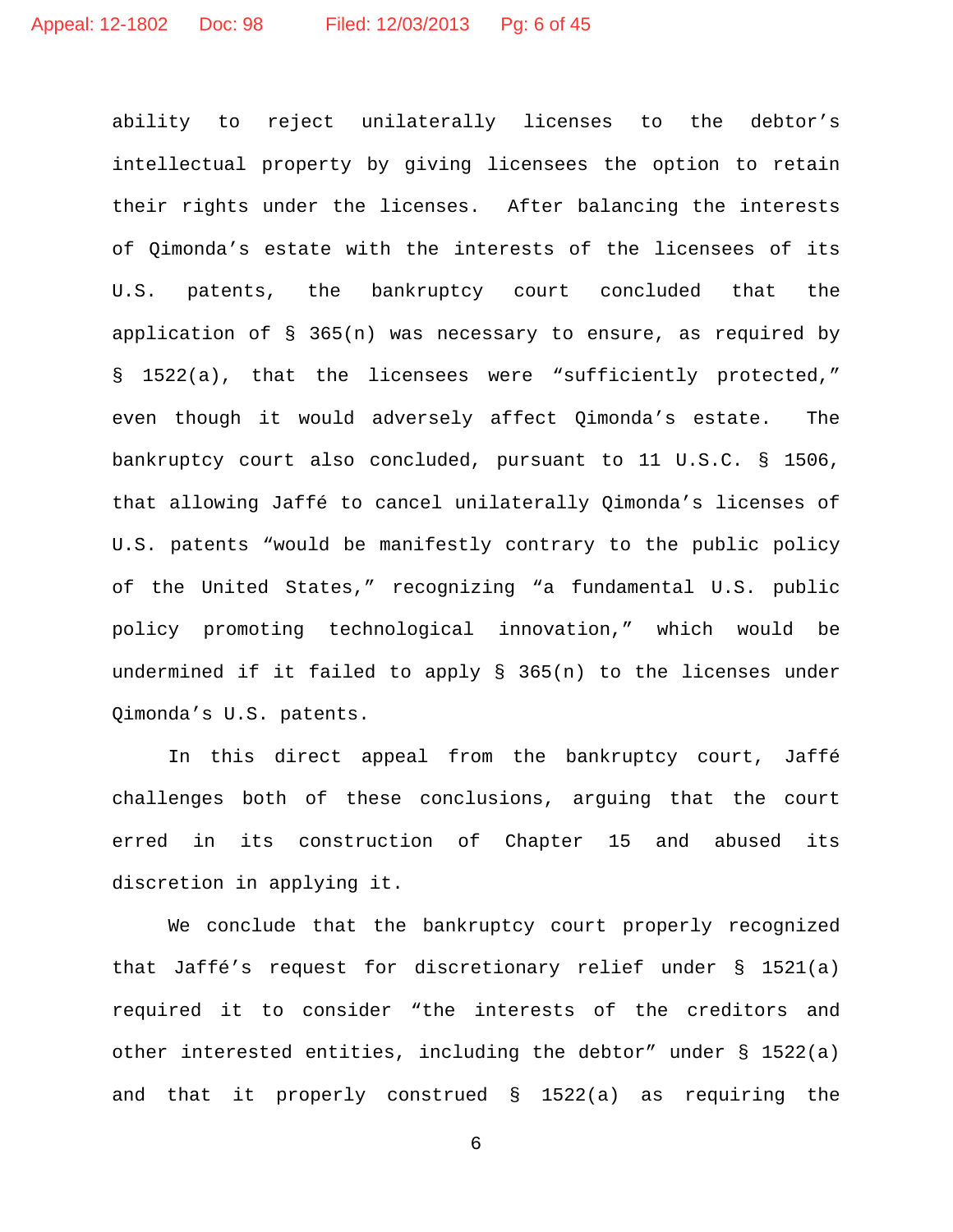application of a balancing test. Moreover, relying on the particular facts of this case and the extensive record developed during the four-day evidentiary hearing, we also conclude that the bankruptcy court reasonably exercised its discretion in balancing the interests of the licensees against the interests of the debtor and finding that application of § 365(n) was necessary to ensure the licensees under Qimonda's U.S. patents were sufficiently protected. Accordingly, we affirm.

I

# The German insolvency proceeding

Qimonda AG filed an application to open a preliminary insolvency proceeding in the Munich Insolvency Court on January 23, 2009, which was converted to a final proceeding on April 1, 2009. Upon converting the proceeding to a final one, the court appointed Dr. Michael Jaffé to serve as the estate's insolvency administrator, a position akin to a bankruptcy trustee under U.S. law. Subsequently, Qimonda ceased all manufacturing operations and began to liquidate its estate. The principal assets of the estate consisted of its approximately 10,000 patents, including about 4,000 U.S. patents. Most of these patents covered products or processes related to DRAM, but some covered other types of semiconductor technology.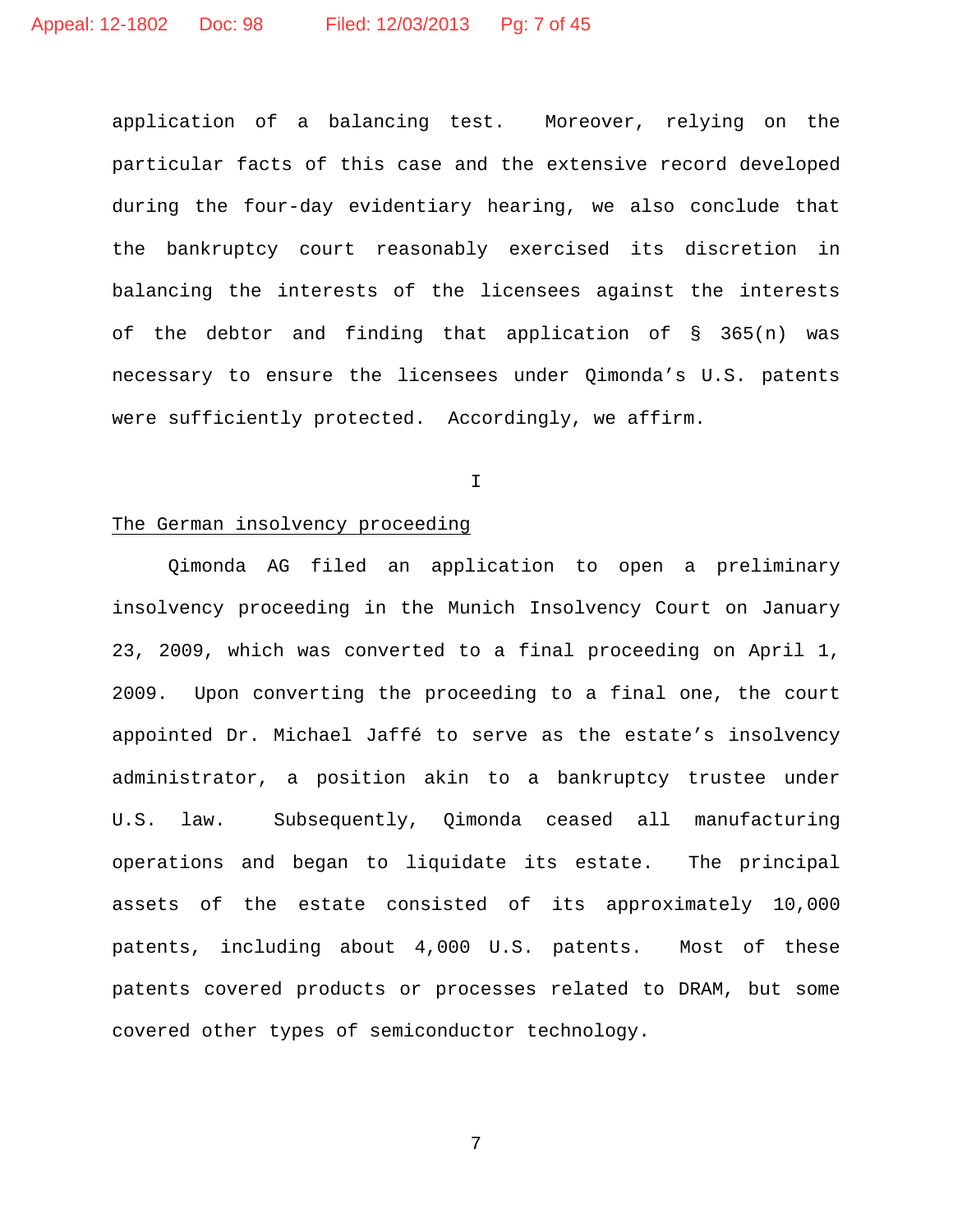# The "patent thicket" and the practice of cross-licensing

At the time Qimonda opened its insolvency proceeding, its patents were subject to numerous cross-license agreements with other semiconductor manufacturers, including Infineon Technologies AG (from which Qimonda had spun off in 2006), Samsung Electronics Company, International Business Machines Corporation ("IBM"), Intel Corporation, Hynix Semiconductor, Inc., Nanya Technology Corporation, and Micron Technology, Inc. While some of these cross-license agreements were designed to facilitate specific joint ventures, most simply reflected the strategy widely adopted in the semiconductor industry in response to infringement risks arising from the industry's "patent thicket" -- a term used to describe "a dense web of overlapping intellectual property rights." Carl Shapiro, Navigating the Patent Thicket: Cross Licenses, Patent Pools, and Standard Setting, in 1 Innovation Policy and the Economy 119, 120 (Adam B. Jaffe et al. eds., 2001). As the bankruptcy court in this case aptly explained and all parties agreed, there are so many patents implicated by any new semiconductor product that "it would be all but impossible to design around each and every" one. In re Qimonda AG, 462 B.R. 165, 175 (Bankr. E.D. Va. 2011). "Indeed, such is the number of potentially applicable patents that it is not always possible to identify which ones might cover a new product . . . ." Id.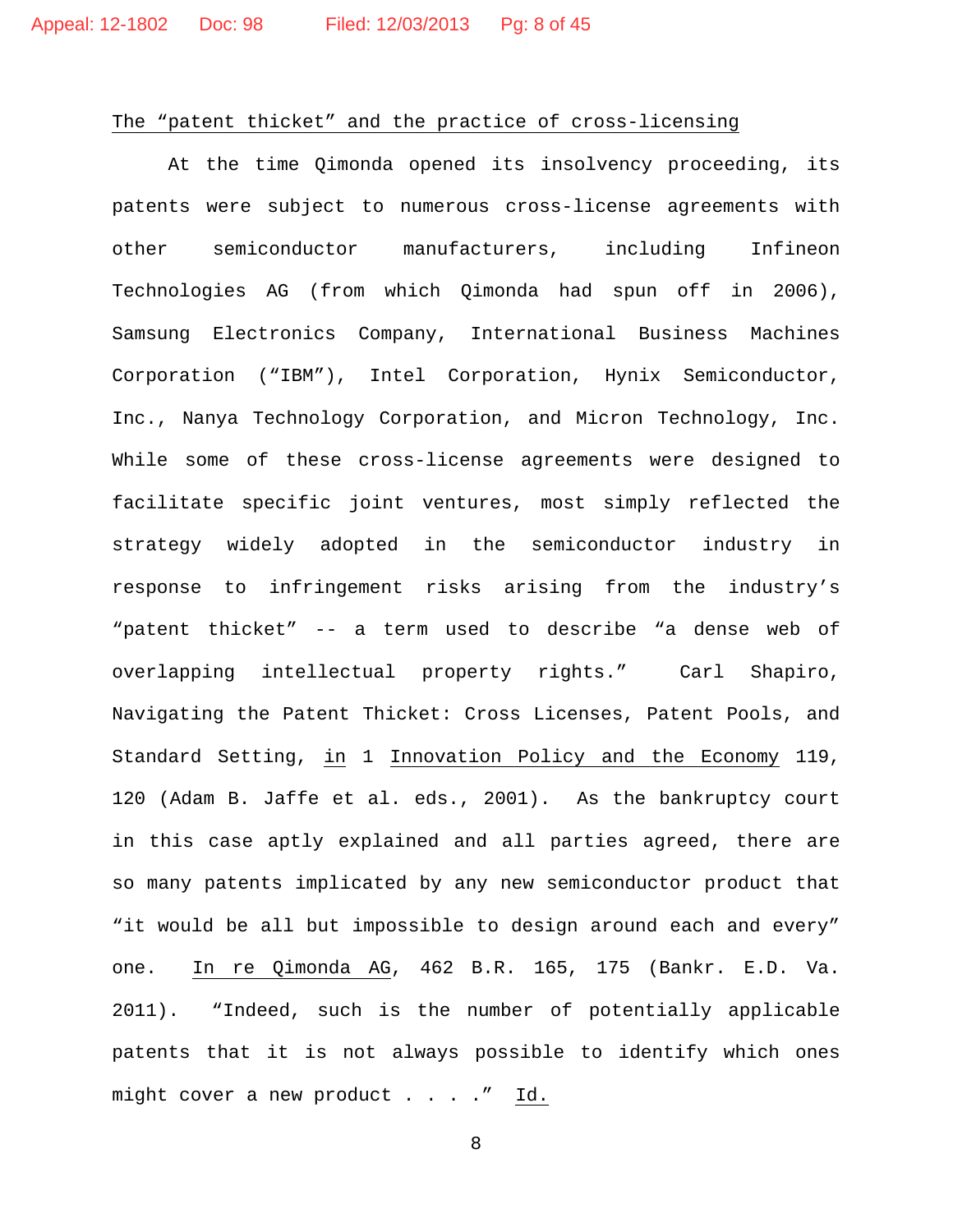The problem of the patent thicket is exacerbated by the enormous costs incurred to bring a new semiconductor product to market. According to one expert, the price of building a new semiconductor fabrication facility can now exceed \$5 billion. These sunk costs could create a classic "holdup" problem if a new product were ultimately found to infringe someone else's patent, with the patent's owner being able to extract a substantially higher royalty after the investment had been made than if a license had been negotiated beforehand. Thus, to avoid this holdup premium and enhance their design freedom, competitors in the semiconductor industry have routinely entered into broad, non-exclusive cross-license agreements with each other, "sometimes with the addition of equalizing payments (either up-front payments or so-called running royalties) to account for differences in the size and breadth of the respective patent portfolios." In re Qimonda AG, 462 B.R. at 175.

Consistent with this industry practice, Qimonda had patent cross-license agreements with nearly every other major semiconductor manufacturer at the time it opened its insolvency proceeding.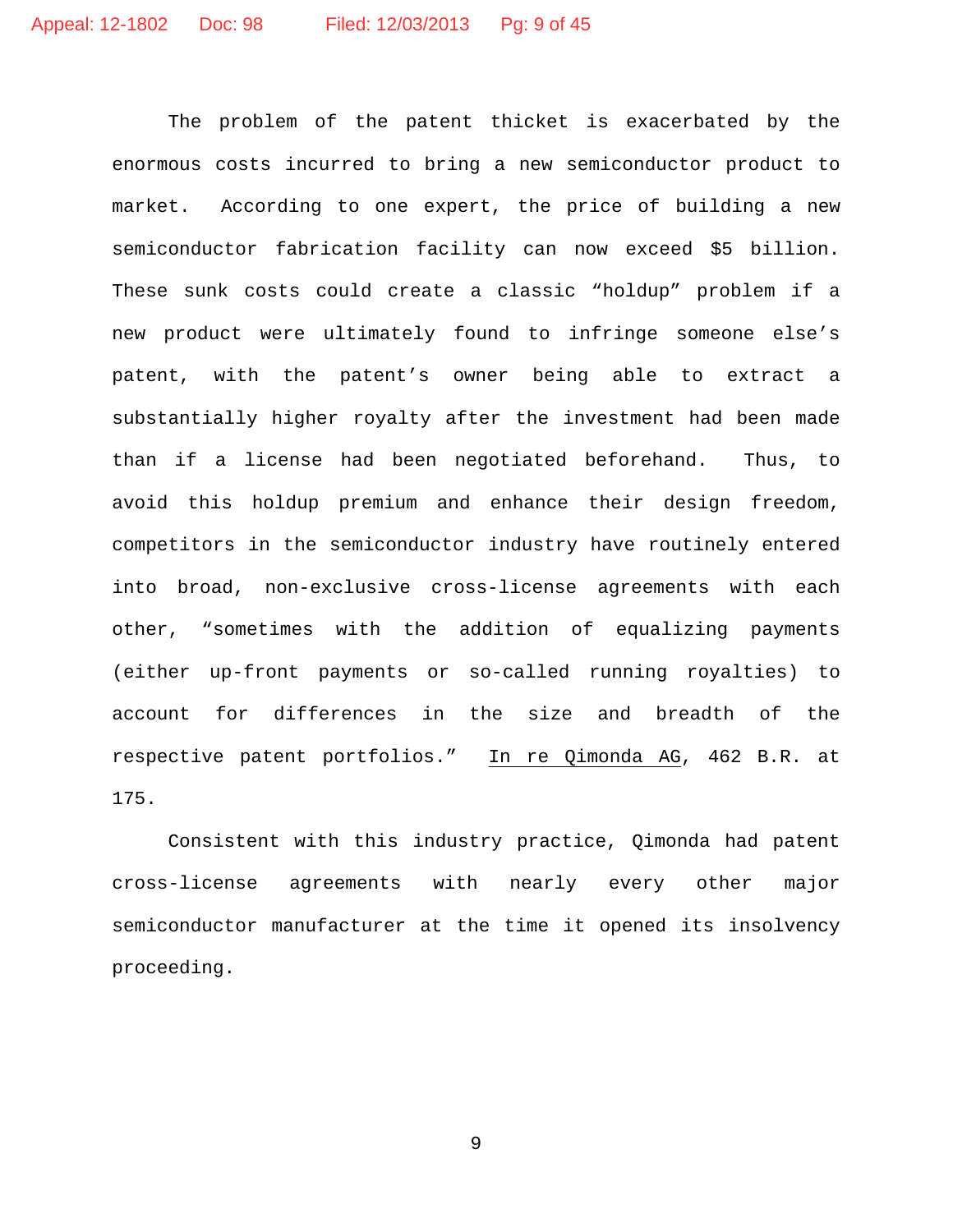### The Chapter 15 proceeding

Jaffé commenced this Chapter 15 proceeding on June 15, 2009, for recognition of the German insolvency proceeding as a "foreign main proceeding" under 11 U.S.C. § 1517. Jaffé's petition identified Qimonda's known assets in the United States as including its "active patents and patent applications filed with the United States Patent and Trademark Office," and it sought relief designed to "give effect to the German Proceedings in the U.S., protect the U.S. Assets, and to prevent creditors in the U.S. from taking actions that [might] frustrate the German Proceedings." Jaffé also sought an order entrusting to him, under § 1521(a)(5), "[t]he administration or realization of all or part of the assets of [Qimonda] within the territorial jurisdiction of the United States" and further declaring that the "German Proceedings . . . be granted comity and [be] given full force and effect" in the United States.

The bankruptcy court granted the relief Jaffé requested, entering an order granting recognition of the German insolvency proceeding as a "foreign main proceeding" under § 1517. At the same time, it also entered a separate Supplemental Order "grant[ing] further relief under 11 U.S.C. § 1521." The Supplemental Order made Jaffé "the sole and exclusive representative of Qimonda AG in the United States" and, as requested, specifically gave him the power to "administer the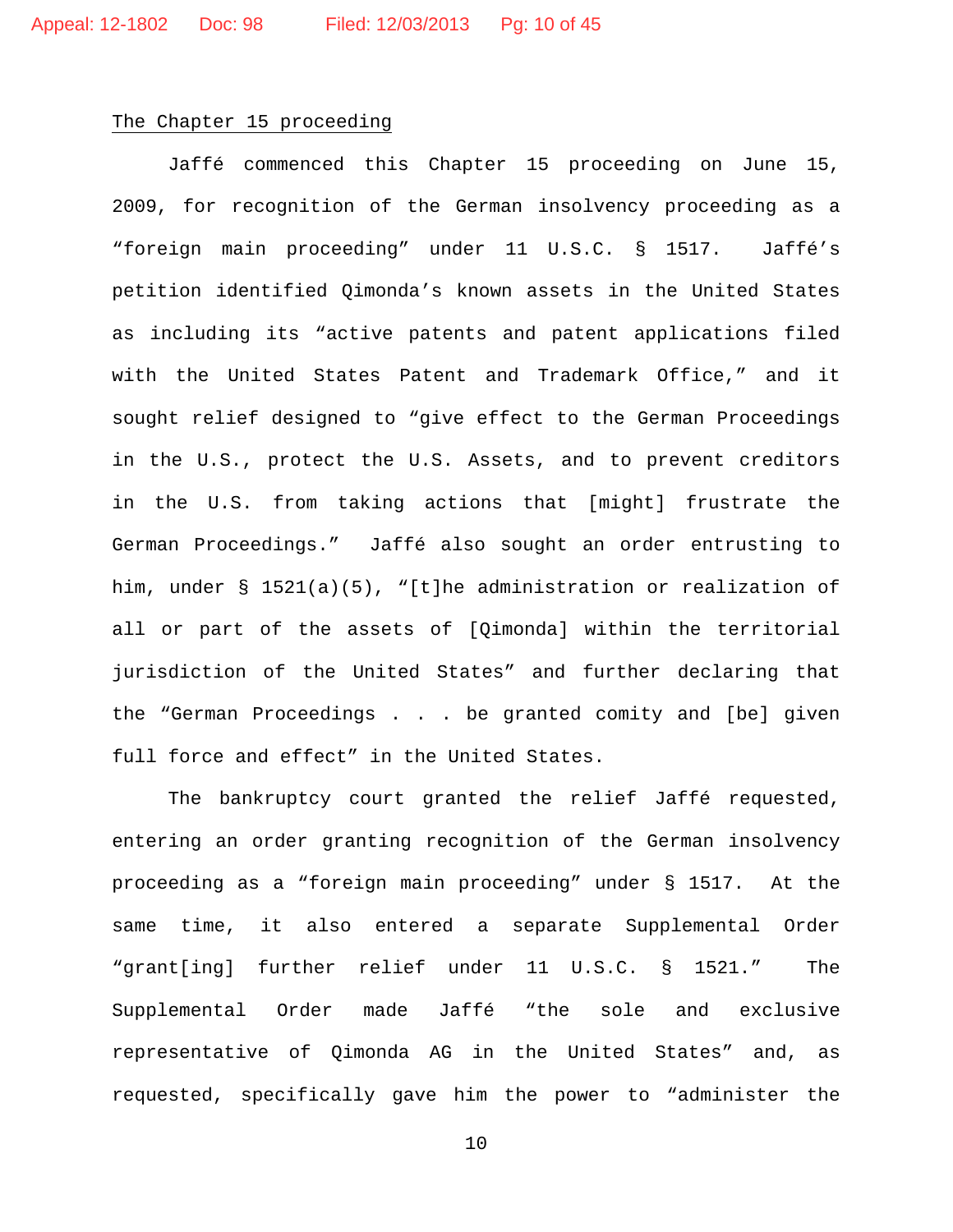assets of Qimonda AG within the territorial jurisdiction of the United States." It authorized Jaffé "to examine witnesses, take evidence, seek production of documents, and deliver information" concerning Qimonda. Finally, it specified that, "in addition to those sections [of the Bankruptcy Code] made applicable pursuant to § 1520," a number of other provisions of the Bankruptcy Code would be "applicable in this proceeding," including 11 U.S.C. § 365. That provision gives a bankruptcy trustee power to assume or reject any of the debtor's executory contracts. But one subsection, § 365(n), limits the trustee's ability to unilaterally reject licenses to the debtor's intellectual property, reserving to the licensees the option to elect to retain their rights under the licenses.

Shortly after the bankruptcy court entered its Supplemental Order, Jaffé began sending letters to companies that had crosslicense agreements with Qimonda, invoking § 103 of the German Insolvency Code and declaring that the licenses under Qimonda's patents were "no longer enforceable." Section 103 of the German Insolvency Code, much like § 365 of the U.S. Bankruptcy Code, permits an insolvency administrator to decide whether to continue to perform the debtor's executory contracts. But, unlike § 365, which includes the § 365(n) exception, § 103 does not specifically address intellectual property licenses. In Jaffé's view, however, the licenses under Qimonda's patents fell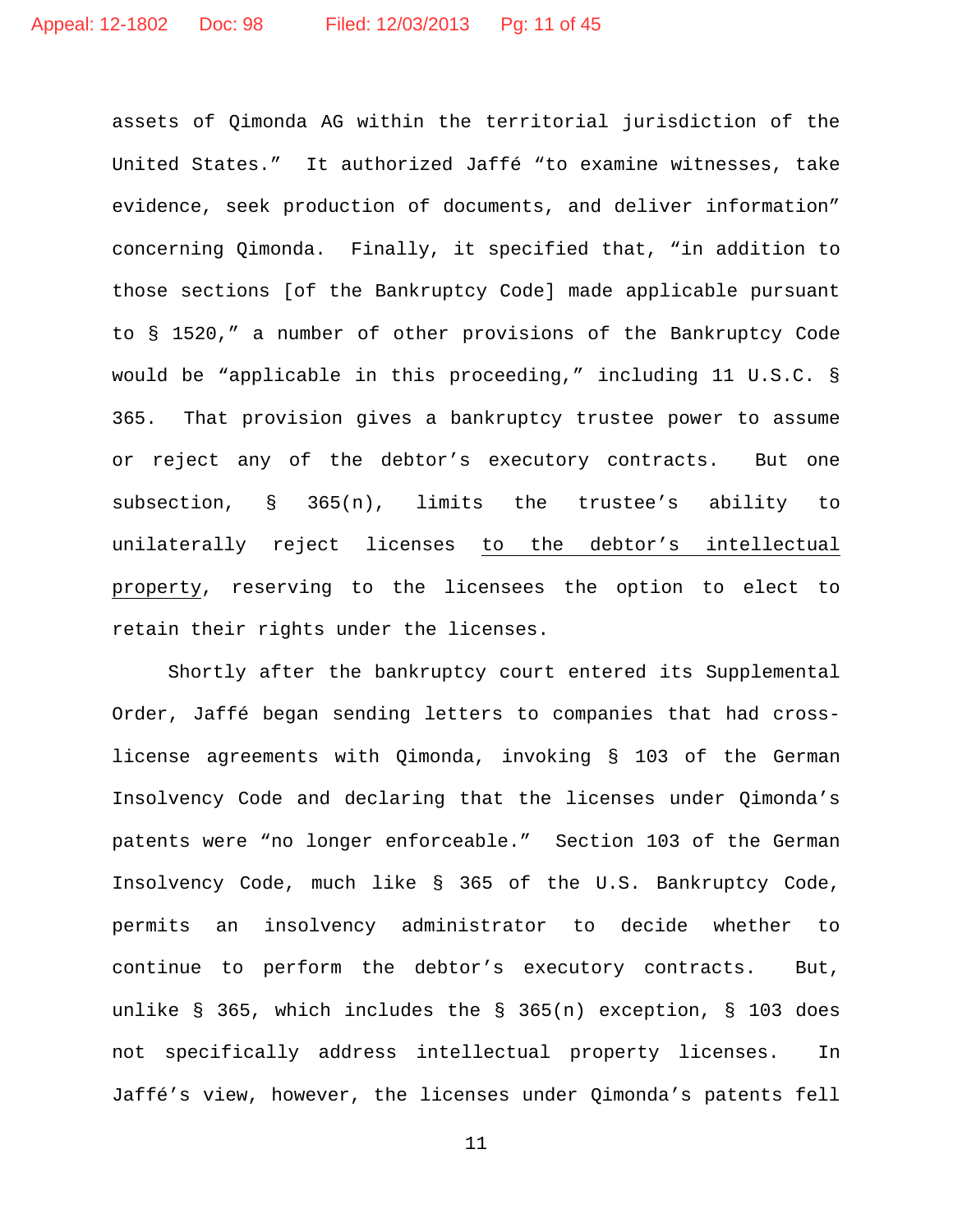within the scope of § 103, and it was his duty, as insolvency administrator, not to recognize them since they provided no useful compensation to Qimonda's estate.

After receiving these letters, Samsung and Elpida Memory, Inc., responded with letters, taking the position that 11 U.S.C. § 365(n) protected their licenses under Qimonda's U.S. patents and announcing that they were electing to retain their rights under the licenses.

The letters from Samsung and Elpida prompted Jaffé to move to amend the bankruptcy court's July 22, 2009 Supplemental Order to delete entirely its reference to § 365. Alternatively, Jaffé asked the court to add a proviso to the Supplemental Order specifying that "Section 365(n) applies only if the Foreign Representative rejects an executory contract pursuant to Section 365 (rather than simply exercising the rights granted to the Foreign Representative pursuant to the German Insolvency Code)." Several companies that had licenses under Qimonda's U.S. patents through cross-license agreements -- namely, Infineon, Samsung, Micron, Nanya, IBM, Intel, and Hynix (hereafter, the "Licensees") -- opposed Jaffé's motion to amend the Supplemental Order. $1$ 

<span id="page-11-0"></span> $1$  Infineon, Samsung, Micron, Nanya, and Elpida originally objected to the motion, while IBM, Intel, and Hynix were later allowed to intervene as objectors. Elpida, which also had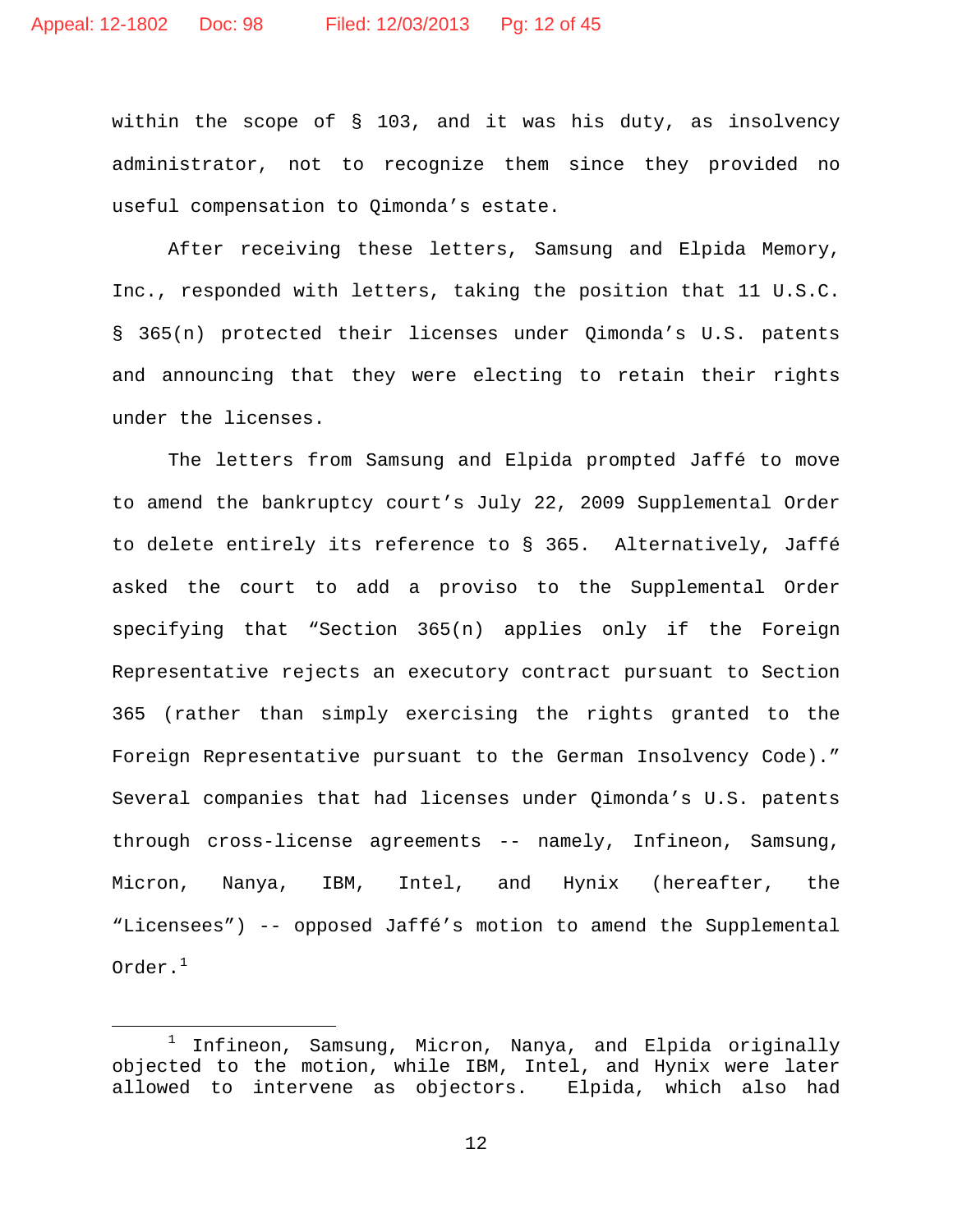By an opinion dated November 19, 2009, the bankruptcy court granted Jaffé's motion, stating that its inclusion of § 365 was "improvident." The court explained that consistent with Chapter 15's goal of "providing a systematic and consistent resolution to cross-border insolvencies," the fate of the patent crosslicense agreements should be decided in the German insolvency proceeding by applying German law. The court accordingly amended its Supplemental Order to include the alternative proviso that Jaffé had requested as an amendment.

# The appeal to the district court and its remand order

The Licensees appealed the bankruptcy court's amended order to the district court, which thereafter remanded the case back to the bankruptcy court to consider 11 U.S.C. § 1522(a)'s requirement that the bankruptcy court ensure that "the interests of the creditors and other interested entities, including the debtor, [were] sufficiently protected." The district court explained that § 1522(a) required the bankruptcy court "to balance the relief granted to the foreign representative and the interests of those affected by such relief, without unduly favoring one group of creditors over another." In re Qimonda AG

Ĩ.

elected to enforce its licenses from Qimonda under § 365(n), subsequently reached a settlement with Jaffé and therefore is not an objecting Licensee.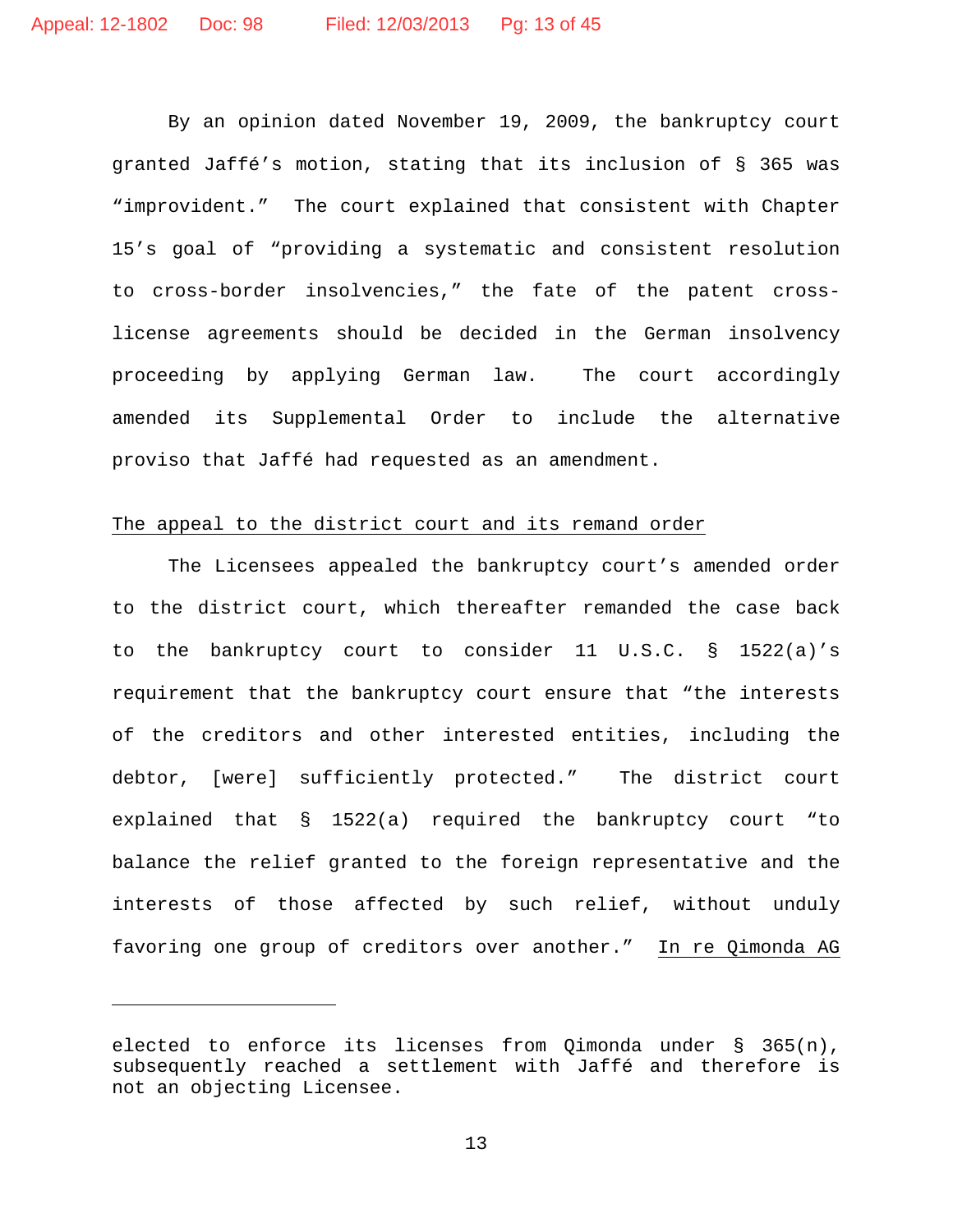Bankr. Litig., 433 B.R. 547, 557 (E.D. Va. 2010) (emphasis omitted) (quoting In re Tri-Cont'l Exch. Ltd., 349 B.R. 627, 637 (Bankr. E.D. Cal. 2006)). The court found it "unclear on [the] somewhat anemic record whether the Bankruptcy Court adequately balanced the parties' interests, as required by § 1522," noting that the bankruptcy court had not adequately explained why the application of § 365(n) would unduly prejudice Jaffé or, conversely, fully considered "whether cancellation of licenses for [Qimonda's U.S. patents] would put at risk [the Licensees'] investments in manufacturing or sales facilities in this country for products covered by the U.S. patents." Id. at 558.

As a separate basis for remand, the district court also found that the bankruptcy court had failed to consider "whether § 365(n) embodies the fundamental public policy of the United States, such that subordinating § 365(n) to German Insolvency Code § 103 is an action 'manifestly contrary to the public policy of the United States,'" under 11 U.S.C. § 1506. 433 B.R. at 565. The district court concluded that there were two primary circumstances in which a bankruptcy court should invoke § 1506: first, when "the foreign proceeding was procedurally unfair;" and second, when "the application of foreign law or the recognition of a foreign main proceeding under Chapter 15 would severely impinge the value and import of a U.S. statutory or constitutional right, such that granting comity would severely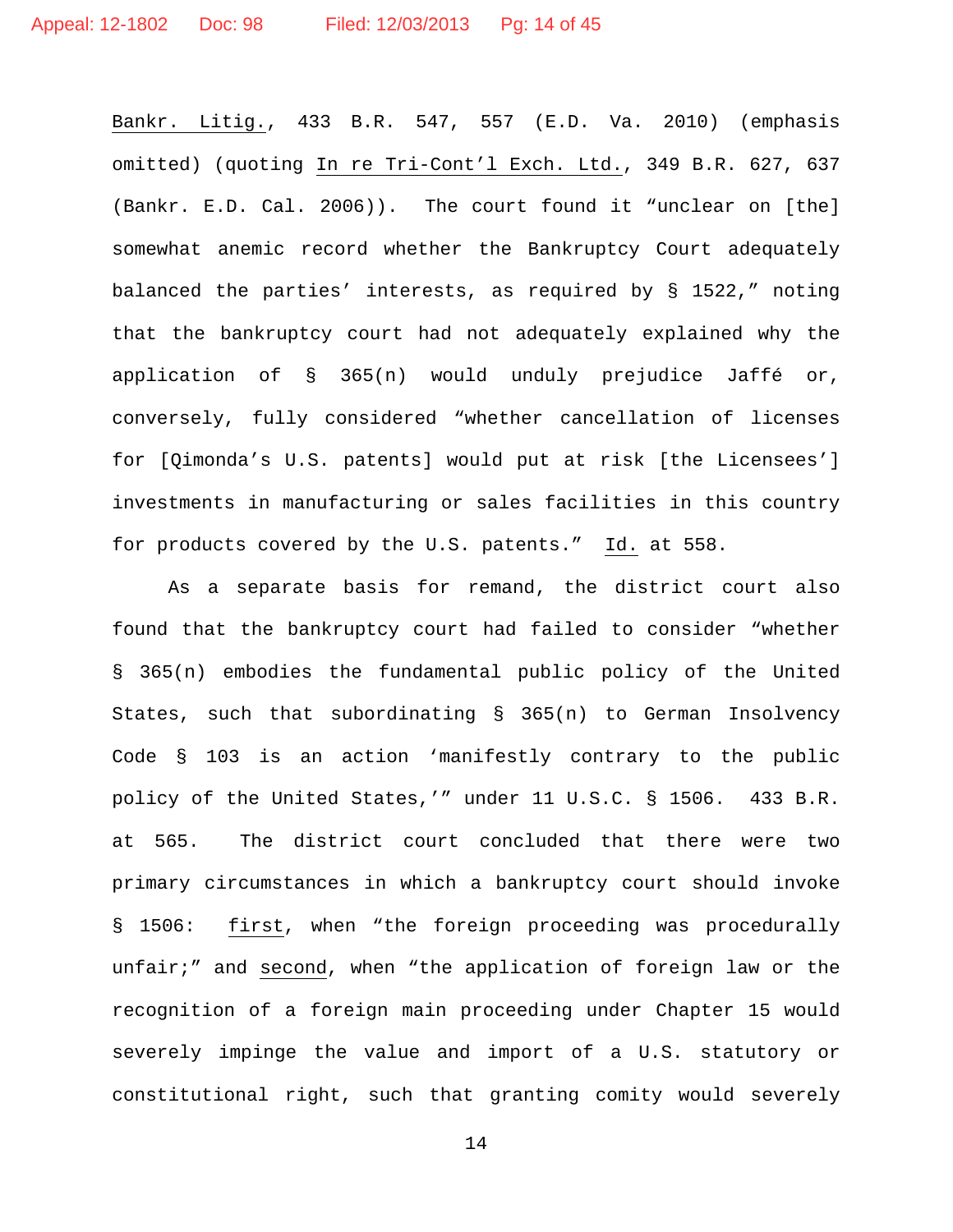hinder United States bankruptcy courts' abilities to carry out . . . the most fundamental policies and purposes of these rights." Id. at 568-69 (internal quotation marks omitted). Finding the application of that standard "unclear on [the] record," the court also directed the bankruptcy court on remand to consider "whether conditioning the applicability of § 365(n) was a prohibited action 'manifestly contrary to the public policy of the United States' under § 1506." Id. at 570-71.

# On remand to the bankruptcy court

On remand, Jaffé filed papers in the bankruptcy court in which he committed to re-license Qimonda's patent portfolio to the Licensees at a reasonable and nondiscriminatory ("RAND") royalty. He stated that he was prepared to "enter into good faith negotiations" with the Licensees to set the royalty rates and, if necessary, to submit the rate amounts to arbitration before the World Intellectual Property Organization ("WIPO"). $^{2}$  $^{2}$  $^{2}$ 

<span id="page-14-0"></span> <sup>2</sup> RAND royalties are relatively common in high-tech industries because of the role played by standard-setting organizations, which help ensure the interoperability of products, among other functions. To avoid the holdup problem in this context, standard-setting organizations typically require their members to agree in advance to license any patent identified as necessary to a standard at RAND terms. Both Qimonda and the Licensees belong to such an organization. Nonetheless, the Federal Trade Commission has observed that "there is much debate over whether such RAND . . . commitments can effectively prevent patent owners from imposing excessive royalty obligations on licensees," noting complaints by industry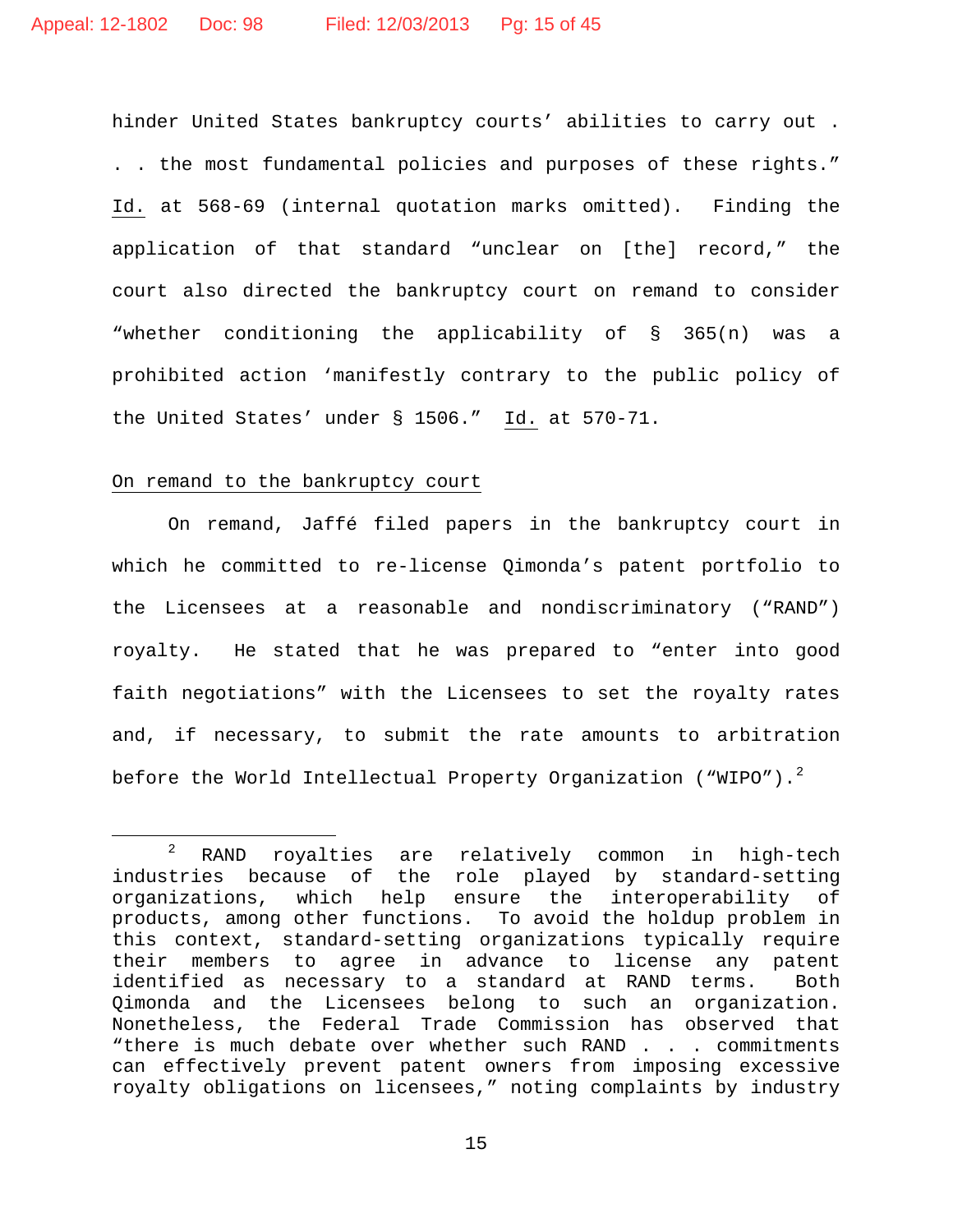In March 2011, the bankruptcy court held a four-day evidentiary hearing, receiving testimony regarding the likely effects of applying § 365(n) to licenses under Qimonda's U.S. patents. Jaffé testified at the hearing that a ruling applying § 365(n) would render "the central assets of [Qimonda's] estate, that is [its] U.S. patents . . . largely worthless." He also said that such a ruling would "violate the principle of equal treatment of creditors under German law" by giving the Licensees preferential treatment over Qimonda's other creditors.

Jaffé also presented the expert testimony of Dr. William Kerr, an economist, who concluded that based on his review of existing licenses and licensing practices in the semiconductor industry, Qimonda's estate would receive approximately \$47 million per year if Jaffé were allowed to re-license Qimonda's U.S. patents covering DRAM products at RAND terms. Observing that \$47 million would represent a small fraction of what the Licensees spend on research and development every year, Kerr gave his opinion that "discontinuance of the cross-licenses at issue [and subsequent re-licensing at a RAND rate] would not

Ĩ.

representatives that the term RAND is "vague and ill-defined - particularly with regard to what royalty rate is 'reasonable.'" Fed. Trade Comm'n, The Evolving IP Marketplace: Aligning Patent Notice and Remedies with Competition 192-93 (2011).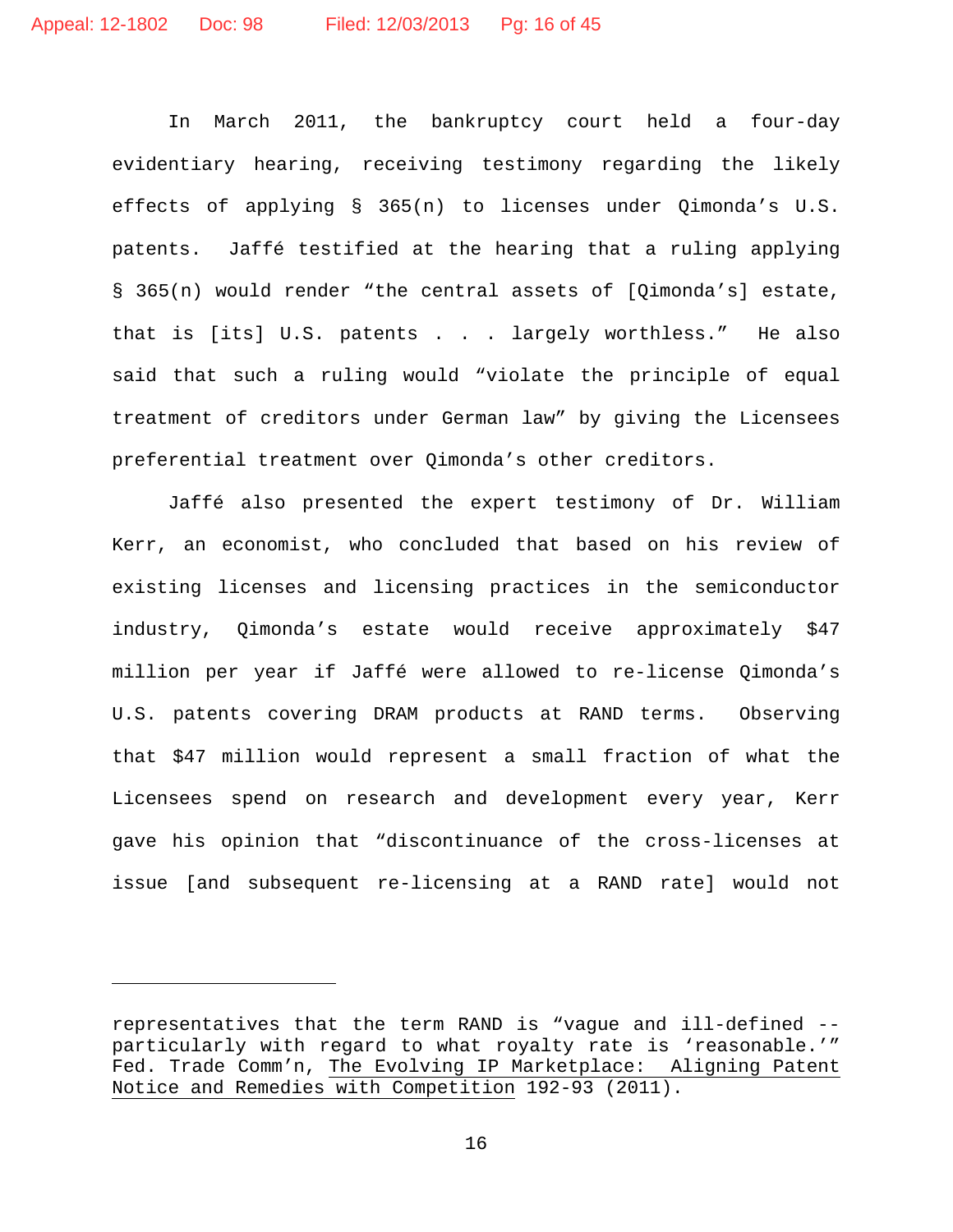unduly impair the function of the semiconductor industry or the [Licensees]."

By contrast, the Licensees' witnesses testified to the harm that would befall the Licensees, as well as the semiconductor industry as a whole, if the reference to § 365(n) were removed from the Supplemental Order. For example, Dr. Jerry Hausman, the Licensees' economist, gave his opinion that "[b]y destabilizing the system of licensing that has enabled the extraordinary success of the semiconductor industry and other industries, failure to apply Section 365(n) would reduce investment, innovation, and competition, which would harm U.S. productivity growth and U.S. consumers as well as worldwide productivity and consumers." Hausman also disputed Kerr's calculation of the likely RAND royalty rates, forecasting significantly higher sums and arguing that the holdup threat could not be eliminated. Moreover, in Hausman's view, Jaffé's offer to re-license the U.S. patents at RAND terms could not "provide adequate protection for the interests of the [Licensees]," in part because of the danger that Jaffé would subsequently sell the patent portfolio to an entity that might itself file for bankruptcy, thus "extinguish[ing] the [Licensees'] licenses once again."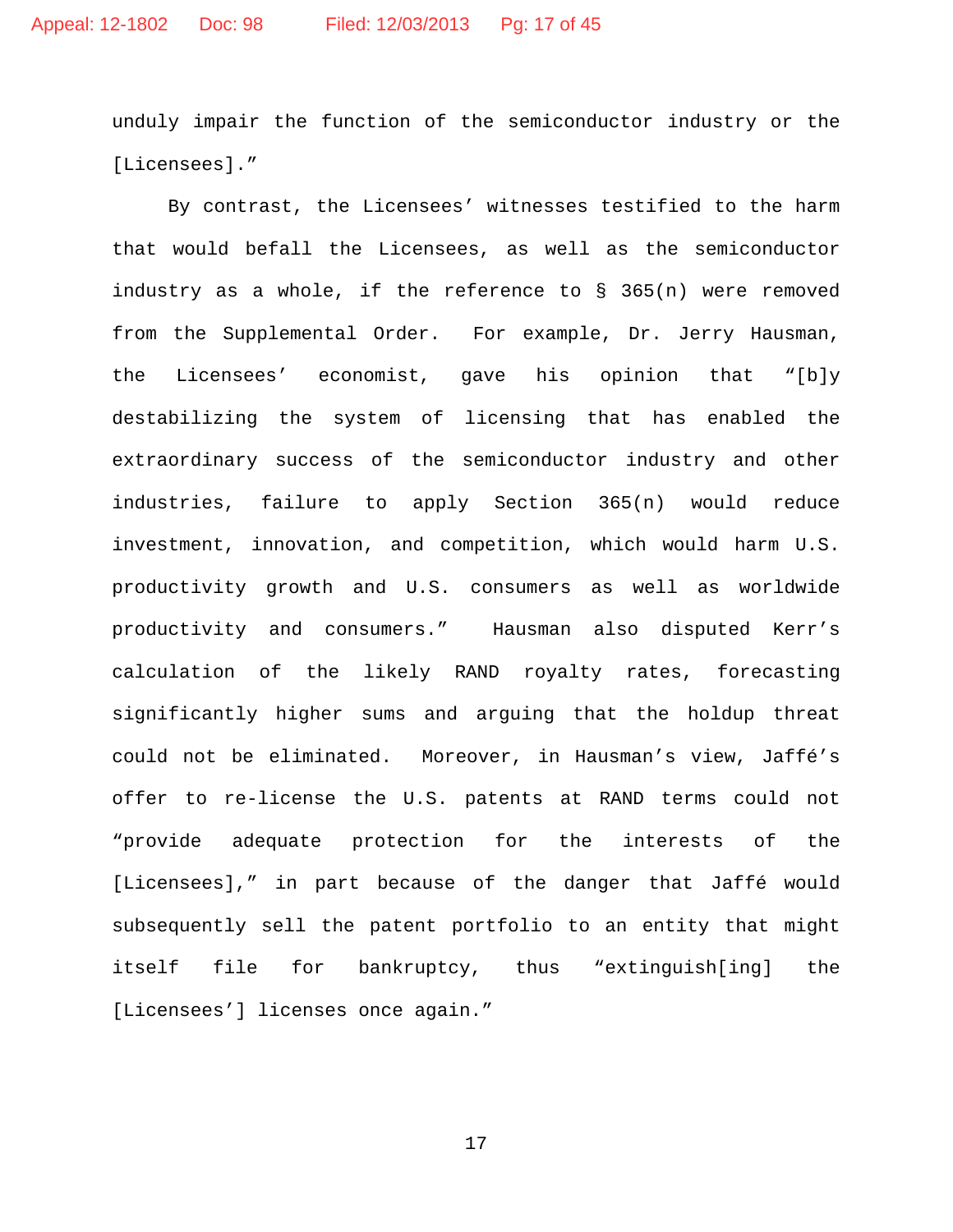#### The bankruptcy court's decision on remand

At the conclusion of the hearing, the bankruptcy court issued a memorandum opinion denying Jaffé's motion to amend the Supplemental Order and confirming "that § 365(n) applies with respect to Qimonda's U.S. patents." In re Qimonda AG, 462 B.R. at 185. The court assumed for the purpose of its analysis that Jaffe's interpretation of German law was correct and that § 103 of the German Insolvency Code would authorize him to terminate the Licensees' right to practice Qimonda's patents. With that assumption, the court concluded that "the balancing of debtor and creditor interests required by  $\S$  1522(a) . . . weighs in favor of making § 365(n) applicable to Dr. Jaffé's administration of Qimonda's U.S. patents." Id. at 182.

Explaining its balancing analysis, the bankruptcy court recognized that its ruling would "result in less value . . . being realized by the Qimonda estate" but noted that Qimonda's patents would "by no means be rendered worthless." 462 B.R. at 182. On the other hand, the court found that a contrary ruling would create a "very real" "risk to the very substantial investment the [Licensees] . . . [had] collectively made in research and manufacturing facilities in the United States in reliance on the design freedom provided by the cross-license agreements." Id. at 182-83. The court acknowledged that Jaffé's offer to re-license Qimonda's patents on RAND terms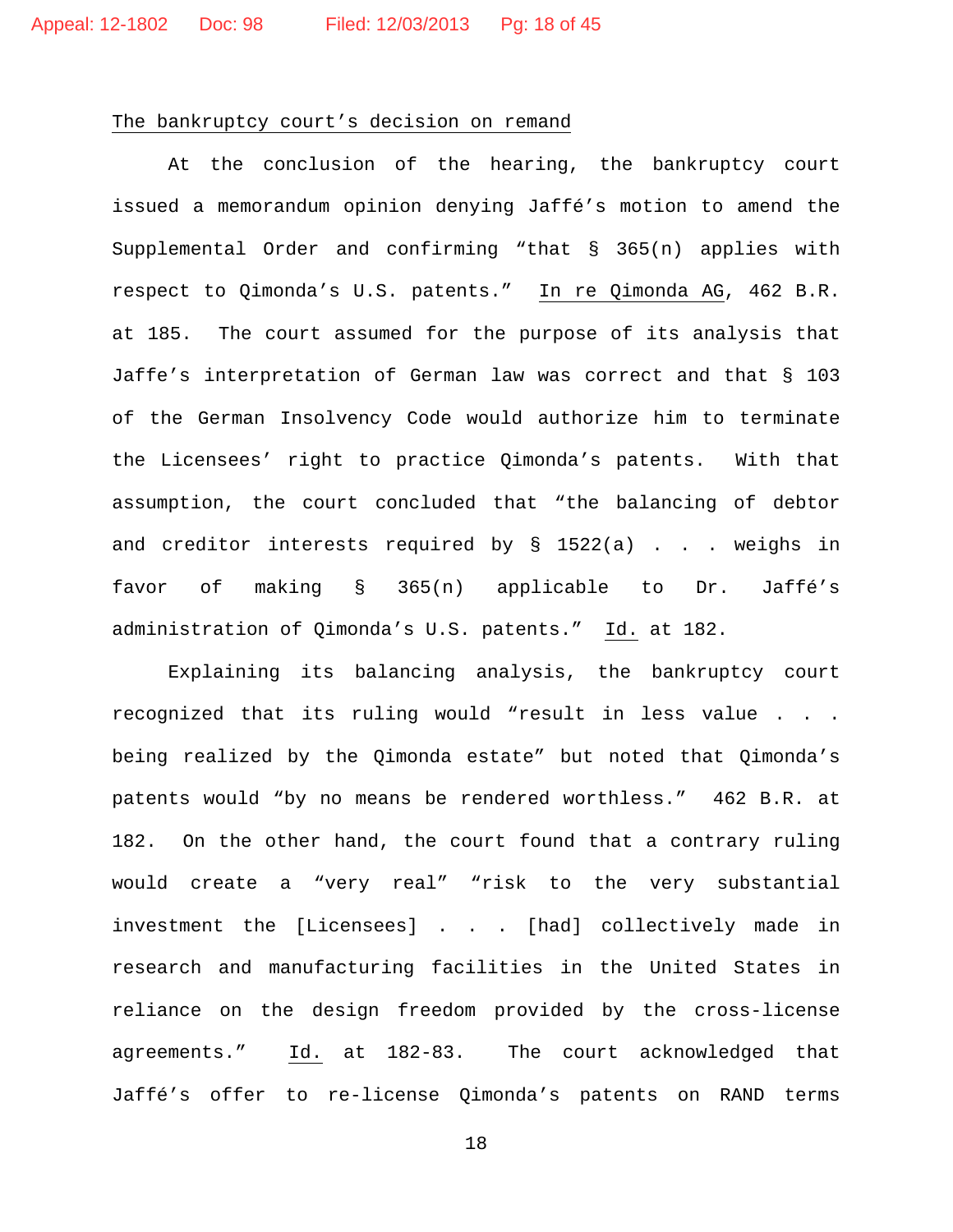would lessen the holdup risk, but observed that, because of the Licensees' "sunk costs, [they would] not have the option of avoiding royalties altogether by designing around the patent." Id. at 181-82.

As an independent ground for its decision, the bankruptcy court also concluded, under 11 U.S.C. § 1506, that "deferring to German law, to the extent it allows cancellation of the U.S. patent licenses, would be manifestly contrary to U.S. public policy." 462 B.R. at 185. Referencing the legislative history of Congress's enactment of the Intellectual Property Licenses in Bankruptcy Act, Pub. L. No. 100-506, 102 Stat. 2538 (1988), the court noted that § 365(n) resulted from Congress's determination "that allowing patent licenses to be terminated in bankruptcy would 'impose[] a burden on American technological development.'" In re Qimonda AG, 462 B.R. at 184 (quoting S. Rep. No. 100-505, at 1 (1988), reprinted in 1988 U.S.C.C.A.N. 3200, 3200). Informed by this congressional policy choice, the court reasoned that "[a]lthough innovation would obviously not come to a grinding halt if licenses to U.S. patents could be cancelled in a foreign insolvency proceeding, the court is persuaded by Professor Hausman's testimony that the resulting uncertainty would nevertheless slow the pace of innovation, to the detriment of the U.S. economy." Id. at 185. On this basis, the court concluded that "failure to apply § 365(n) under the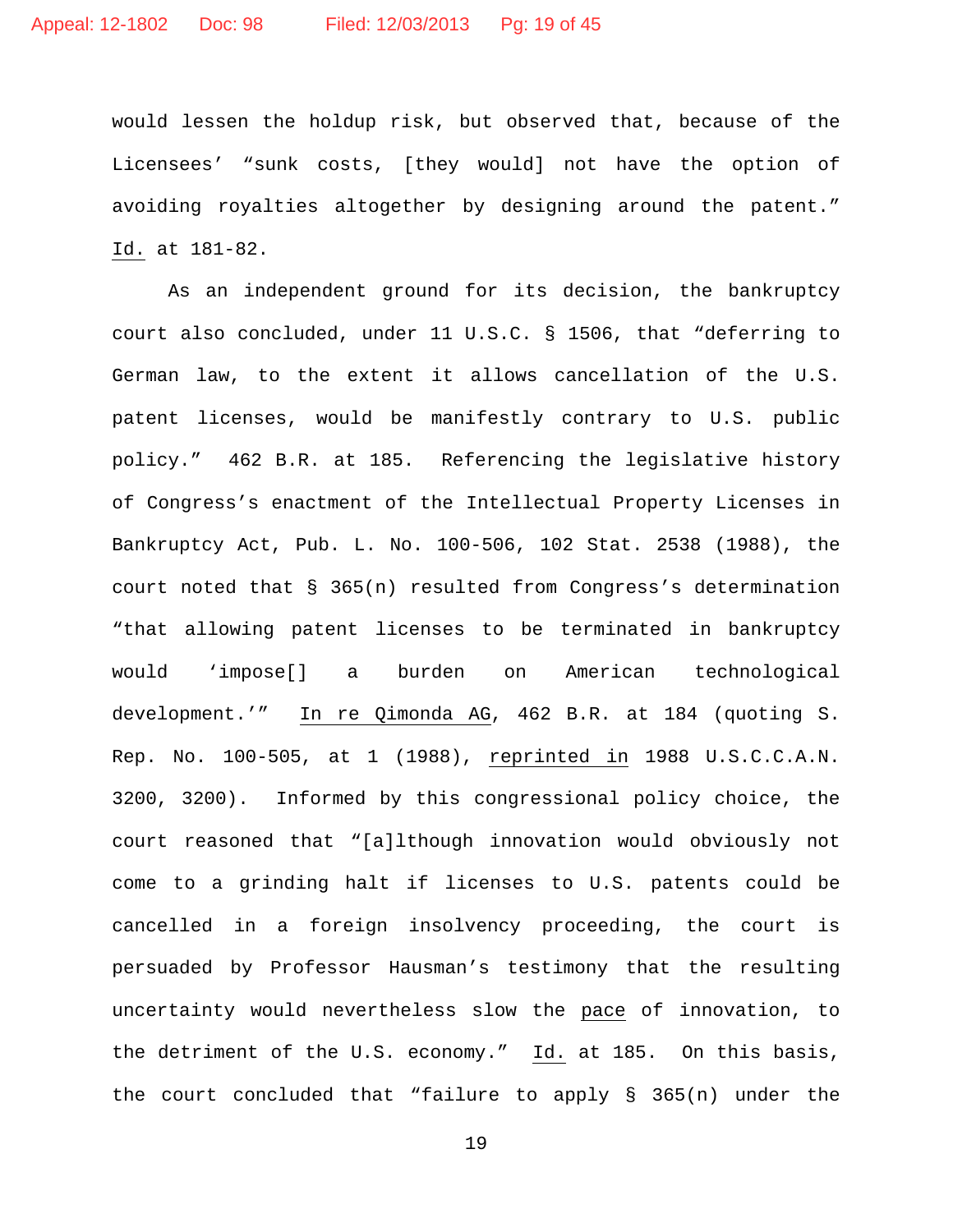circumstances of this case and this industry would 'severely impinge' an important statutory protection accorded licensees of U.S. patents and thereby undermine a fundamental U.S. public policy promoting technological innovation." Id.

The bankruptcy court thus held that "public policy, as well as the economic harm that would otherwise result to the [L]icensees, require[d] that the protections of § 365(n) apply to Qimonda's U.S. patents." 462 B.R. at 167-68.

# The direct appeal to the court of appeals

Jaffé appealed the bankruptcy court's ruling and sought from the district court a certification under 28 U.S.C. §  $158(d)(2)$  for a direct appeal to this court. The district court concluded that the bankruptcy court's order qualified for certification, and, by order dated June 28, 2012, we authorized the direct appeal. See 28 U.S.C. § 158(d)(2).

#### II

Congress enacted Chapter 15 of the Bankruptcy Code in 2005 as part of the Bankruptcy Abuse Prevention and Consumer Protection Act of 2005, Pub. L. No. 109-8, 119 Stat. 23, stating that its purpose was "to incorporate the Model Law on Cross-Border Insolvency," which had been developed in 1997 by the United Nations Commission on International Trade Law ("UNCITRAL"), "so as to provide effective mechanisms for dealing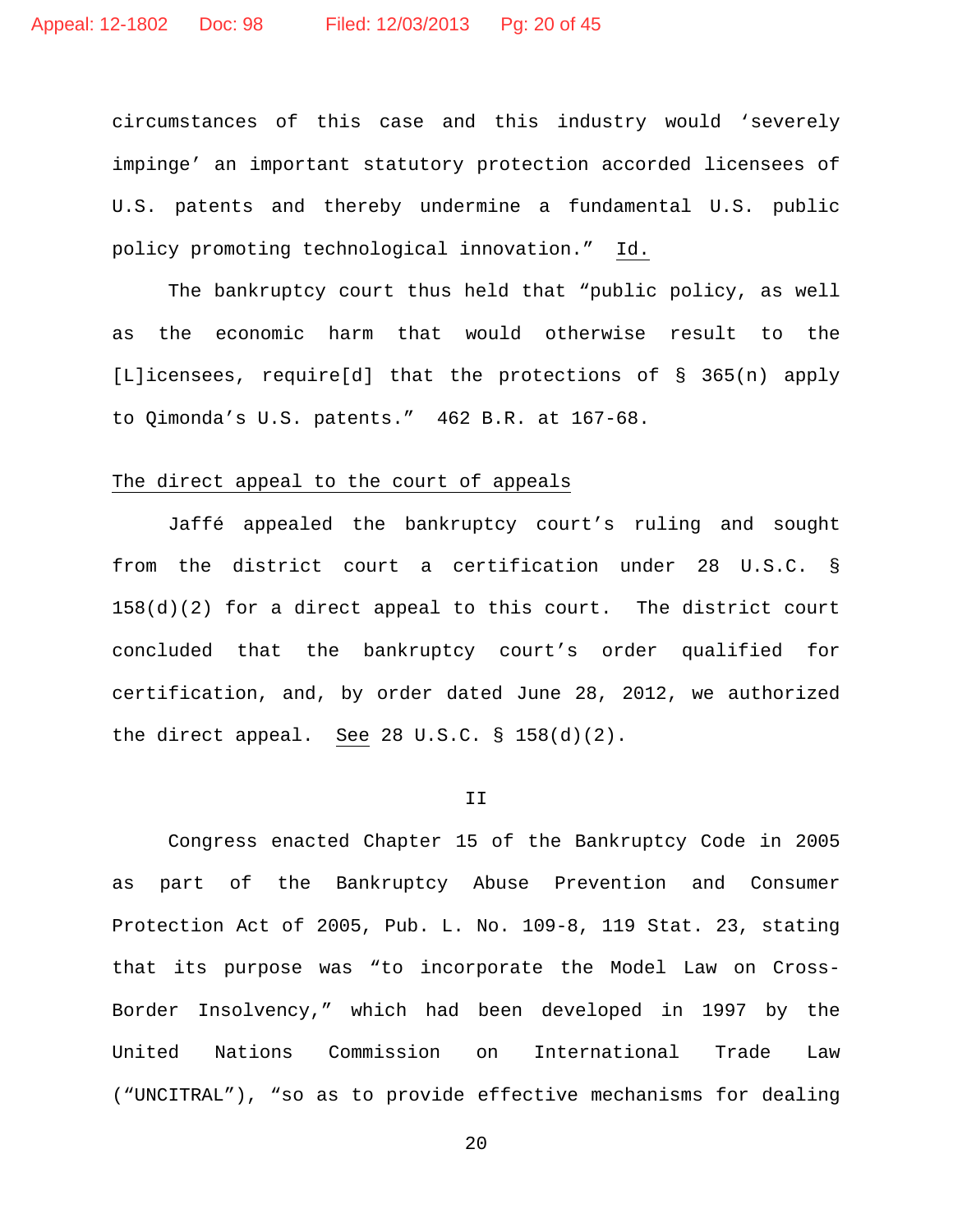with cases of cross-border insolvency." 11 U.S.C. § 1501(a); see also H.R. Rep. No. 109-31, pt. 1, at 105 (2005), reprinted in 2005 U.S.C.C.A.N. 88, 169. In this respect, Chapter 15 replaced former 11 U.S.C. § 304, which authorized bankruptcy courts to award appropriate relief in a case ancillary to a foreign proceeding but which was largely discretionary. See 11 U.S.C. § 304(c) (2000). Chapter 15 lists five specific objectives: (1) to encourage cooperation with "the courts and other competent authorities of foreign countries involved in cross-border cases;" (2) to increase "legal certainty for trade and investment;" (3) to promote the "fair and efficient administration of cross-border insolvencies" so as to "protect[] the interests of all creditors, and other interested entities, including the debtor;" (4) to protect and maximize "the value of the debtor's assets;" and (5) to facilitate "the rescue of financially troubled businesses." 11 U.S.C. § 1501(a); see also H.R. Rep. No. 109-31, pt. 1, at 105.

To further these stated objectives, Chapter 15 authorizes the representative of a foreign insolvency proceeding to commence a case in a U.S. bankruptcy court by filing a petition for recognition of the foreign proceeding. 11 U.S.C. §§ 1504, 1509(a), 1515. If the petition meets the requirements listed in § 1517, the court must enter an order granting recognition of the foreign proceeding. And if that foreign proceeding "is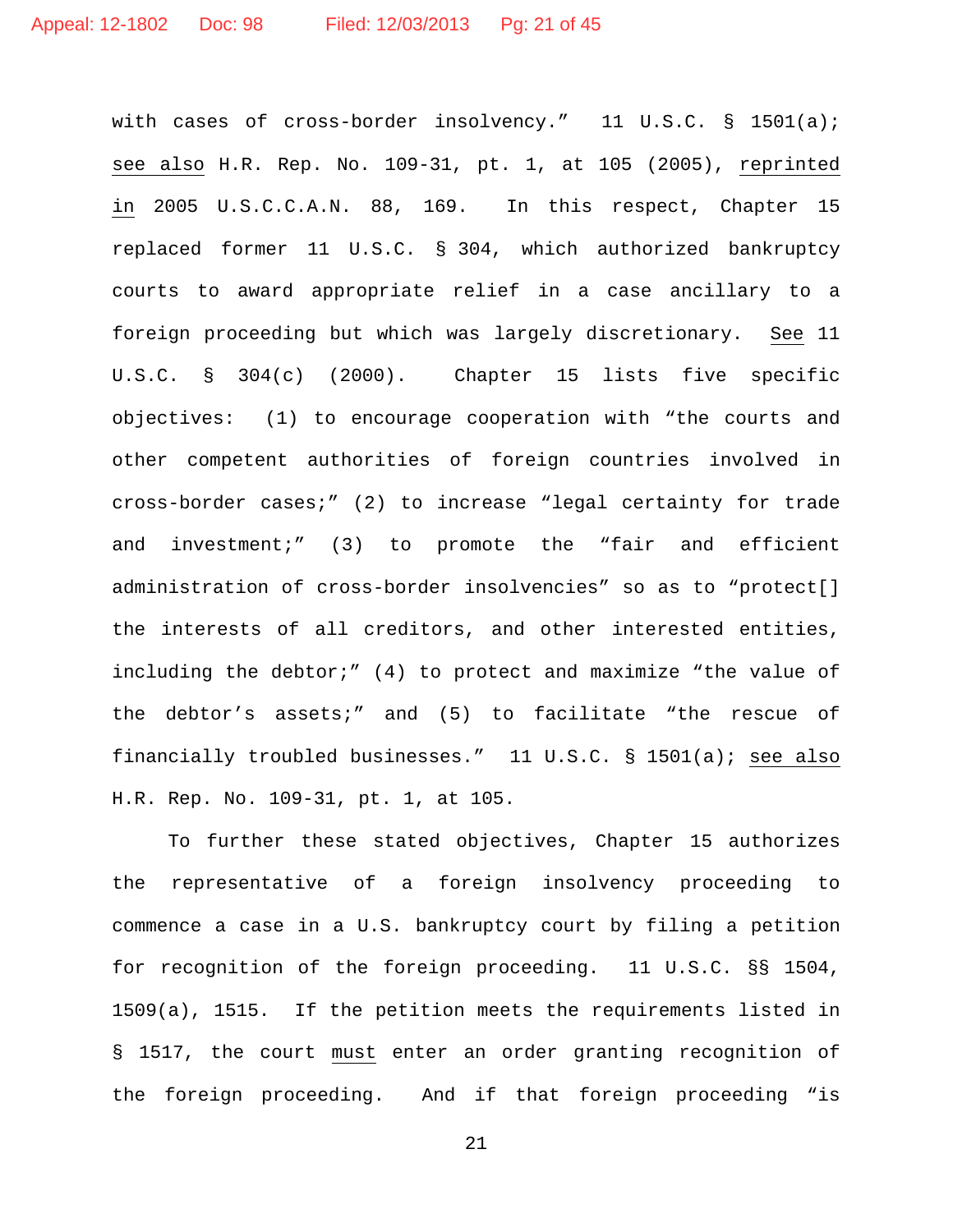pending in the country where the debtor has the center of its main interests," it is recognized as a "foreign main proceeding." 11 U.S.C. § 1517(b)(1); see also id. § 1502(4). With the entry of an order recognizing a foreign main proceeding, the foreign representative of the proceeding automatically receives relief as stated in § 1520, including the automatic stay created by § 362 with respect to the debtor and its property within the United States and the ability to operate the debtor's business within the United States under § 363, as well as the right to sue and be sued and the right to "intervene in any proceedings in a State or Federal court in the United States in which the debtor is a party." Id. §§ 1520(a), 1509(b)(1), 1524. Moreover, the statute provides that following entry of a recognition order, "a court in the United States shall grant comity or cooperation to the foreign representative," thereby implementing a principal purpose of Chapter 15. Id. § 1509(b)(3).

Even before entry of the order granting recognition, § 1519 authorizes the bankruptcy court, on the foreign representative's request, to grant preliminary relief when "urgently needed to protect the assets of the debtor or the interests of the creditors." 11 U.S.C. § 1519.

In addition to the automatic relief that comes with the entry of an order granting recognition of a foreign main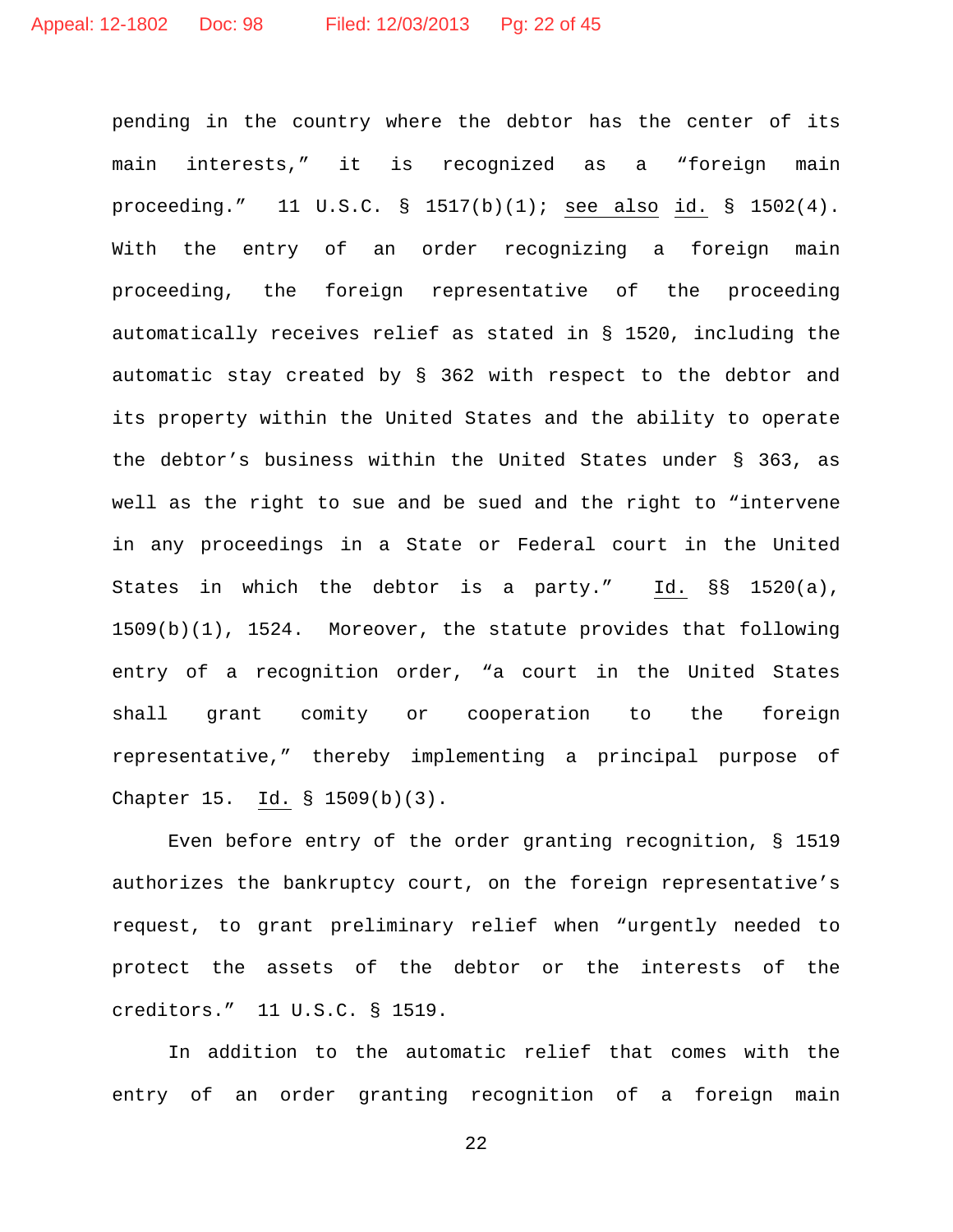proceeding, § 1521 authorizes the bankruptcy court to grant discretionary relief. Specifically, § 1521 provides that "where necessary to effectuate the purpose of this chapter and to protect the assets of the debtor or the interests of the creditors, the court may, at the request of the foreign representative, grant any appropriate relief." 11 U.S.C. § 1521(a). This discretionary relief may include "entrusting the administration or realization of all or part of the debtor's assets within the territorial jurisdiction of the United States to the foreign representative," id. § 1521(a)(5), as well as "entrust[ing] the distribution of all or part of the debtor's assets located in the United States to the foreign representative," id. § 1521(b). The bankruptcy court, however, may only grant discretionary relief under § 1521 if it determines that "the interests of the creditors and other interested entities, including the debtor, are sufficiently protected." Id. § 1522(a). It may also subject the discretionary relief it grants under § 1521 "to conditions it considers appropriate, including the giving of security or the filing of a bond." Id. § 1522(b).

Finally, all of the actions authorized in Chapter 15 are subject to § 1506, which provides that "[n]othing in this chapter prevents the court from refusing to take an action governed by this chapter if the action would be manifestly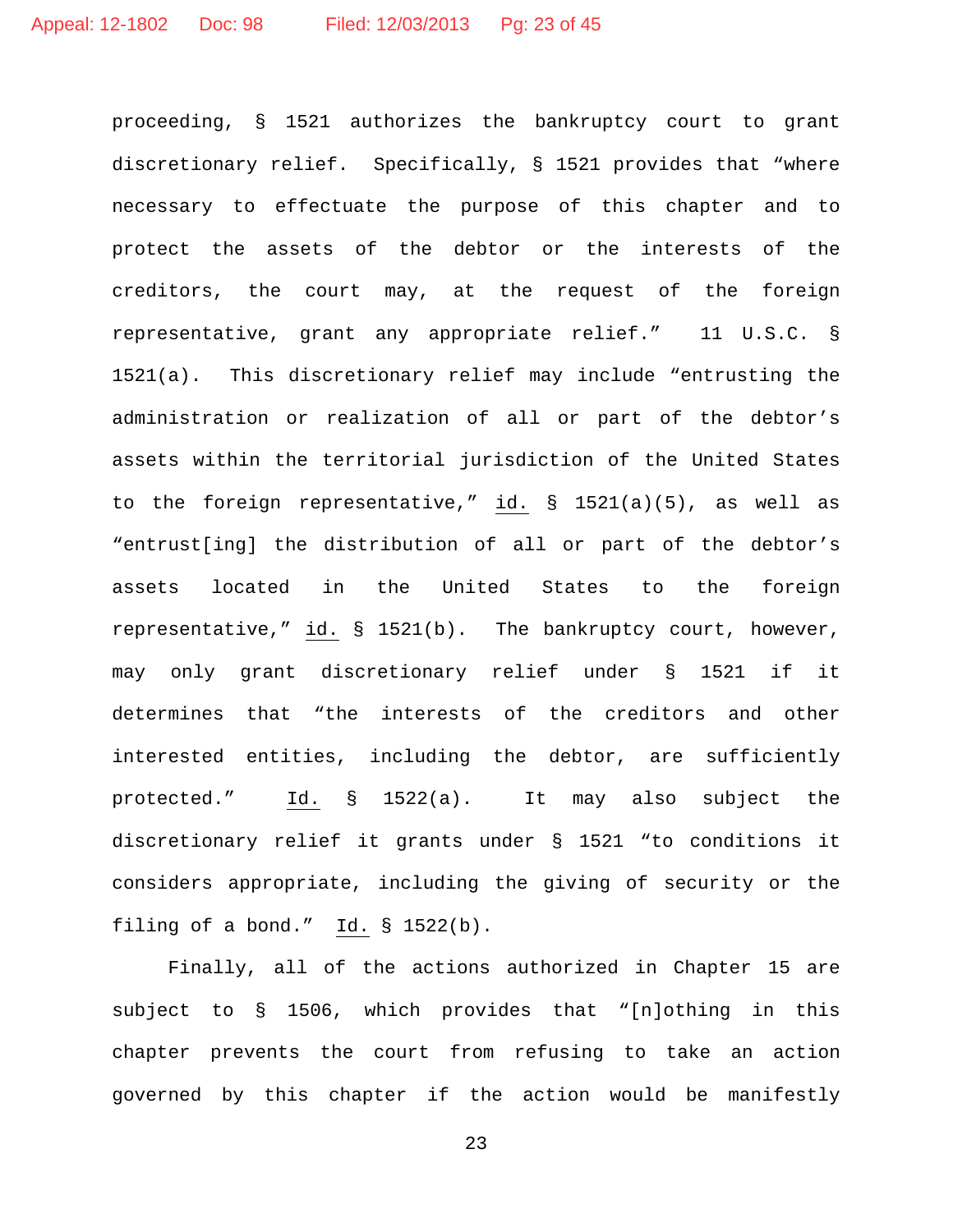contrary to the public policy of the United States." 11 U.S.C. § 1506.

Chapter 15 thus authorizes an "ancillary" proceeding in a United States bankruptcy court that is largely designed to complement and assist a foreign insolvency proceeding by, among other things, "bring[ing] people and property beyond the foreign main proceeding's jurisdiction into the foreign main proceeding through the exercise of the United States' jurisdiction." In re ABC Learning Centres Ltd., 728 F.3d 301, 307 (3d Cir. 2013); see also H.R. Rep. No. 109-31, pt. 1, at 106 ("Cases brought under chapter 15 are intended to be ancillary to cases brought in a debtor's home country . . ."). This structure reflects "the United States policy in favor of a general rule that countries other than the home country of the debtor, where a main proceeding would be brought, should usually act through ancillary proceedings in aid of the main proceedings, in preference to a system of full bankruptcies (often called 'secondary' proceedings) in each state where assets are found." H.R. Rep. No. 109-31, pt. 1, at 108. Notwithstanding this general policy, Chapter 15 also expressly contemplates that "[a]fter recognition of a foreign main proceeding, a case under another chapter of [the Bankruptcy Code] may be commenced . . . if the debtor has assets in the United States." 11 U.S.C. § 1528.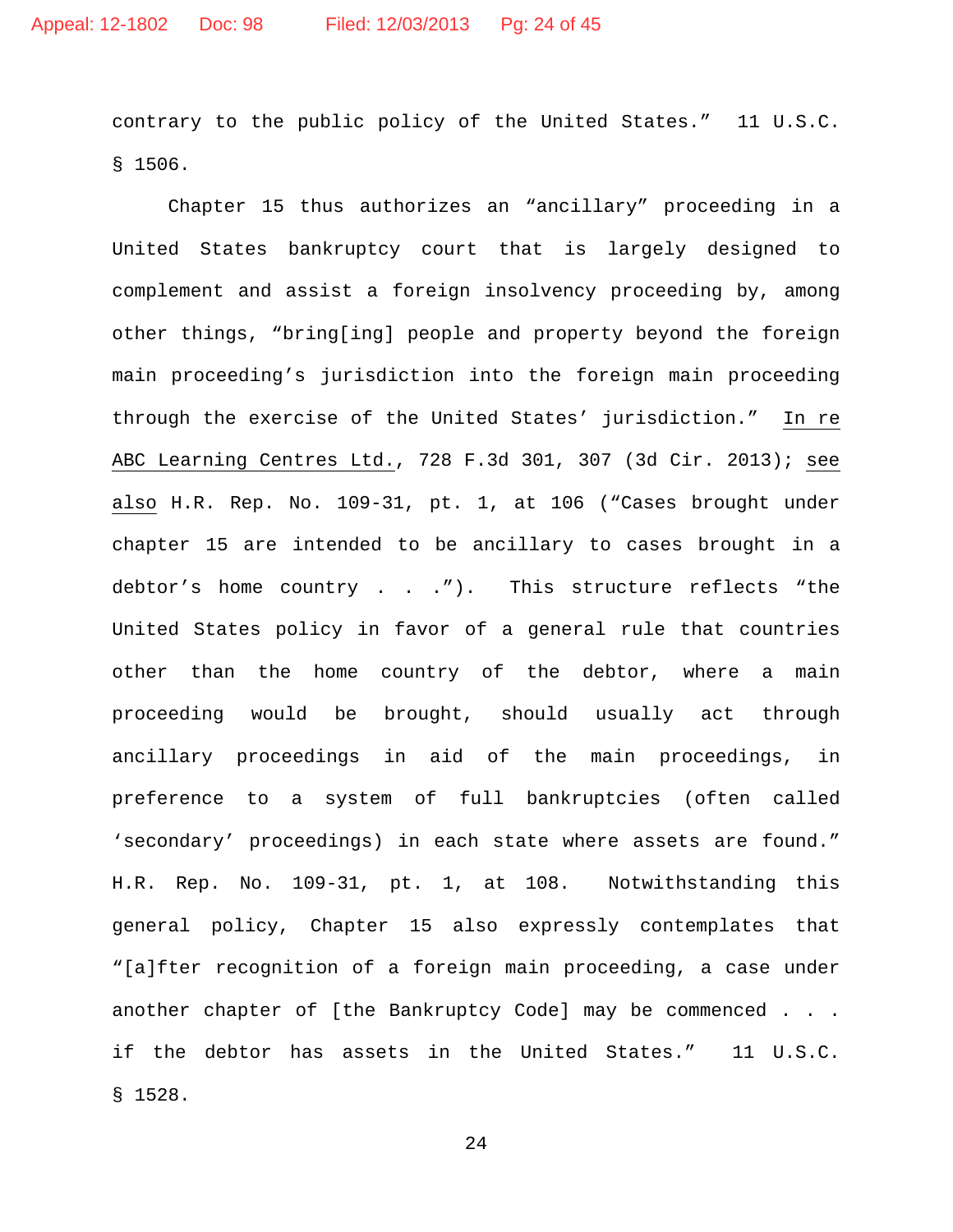Thus, taken as a whole, Chapter 15 -- like the Model Law on which it was based -- takes "several modest but significant" steps toward implementing "a modern, harmonized and fair framework to address more effectively instances of cross-border insolvency." UNCITRAL, Guide to Enactment of the UNCITRAL Model Law on Cross-Border Insolvency, in Legislative Guide on Insolvency Law 307, 307 (2005) (hereinafter, "Guide to Enactment").

#### III

Jaffé contends that the bankruptcy court erred by employing § 1522(a)'s sufficient protection requirement to subject his "right to administer [Qimonda's] U.S. patents . . . to the constraints imposed by  $\S$  365(n)," thus allowing the Licensees to elect to retain their license rights under Qimonda's U.S. patents, contrary to German law as he understands it. In re Qimonda AG, 462 B.R. at 183. The bankruptcy court limited the authority it conferred on Jaffé under § 1521(a)(5) by balancing the interests of the Licensees with the interests of Qimonda's estate under § 1522(a) and concluding that the Licensees should receive the protection of § 365(n). Id. at 180-83. In support of his challenge, Jaffé makes essentially three arguments: (1) that the district court and the bankruptcy court erred in even considering § 1522(a), because that section applies only to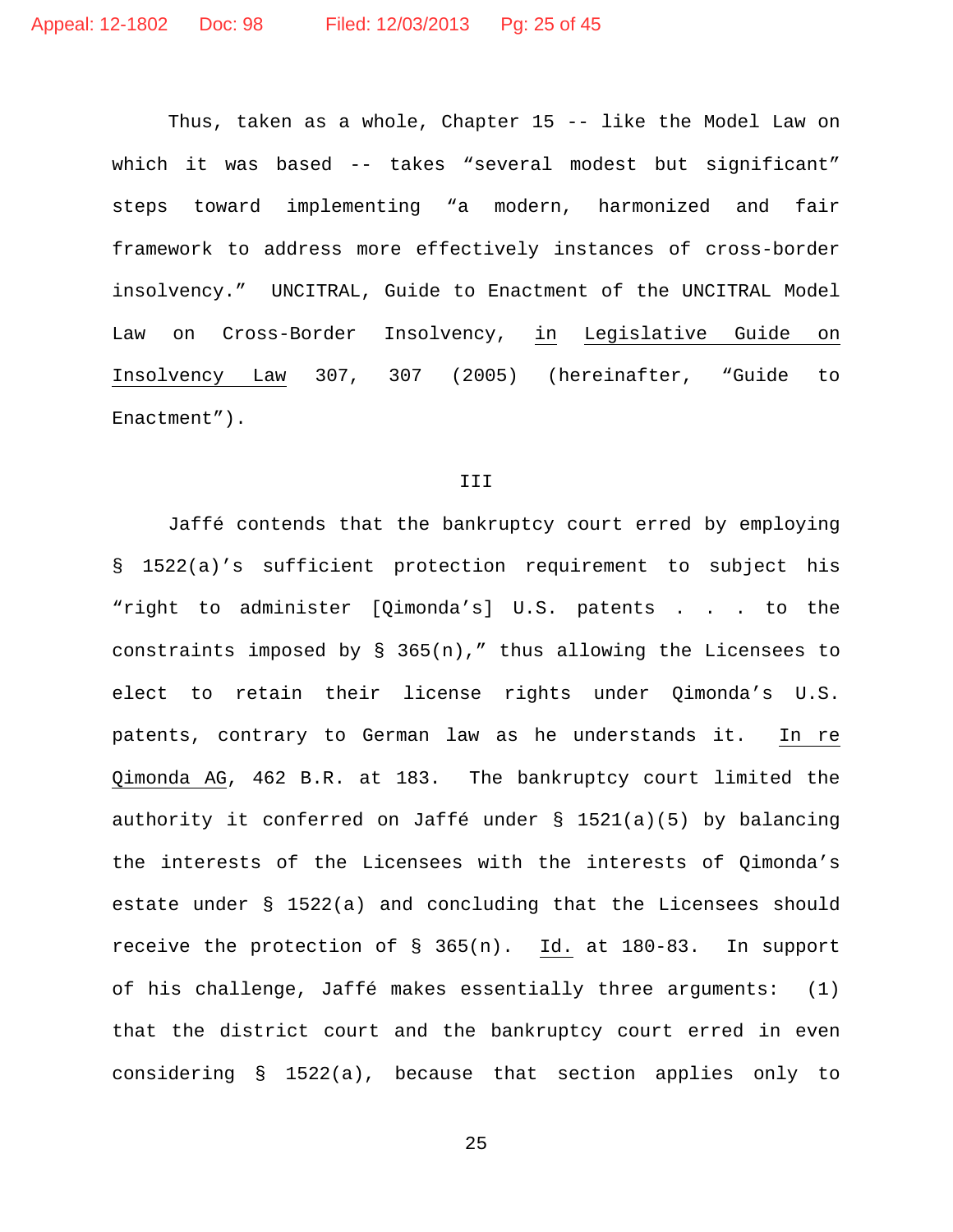relief granted under § 1521, that the relief granted under § 1521 may be requested only by the foreign representative, and that he, as the foreign representative, never requested the inclusion of § 365(n) as part of the § 1521 relief; (2) that the bankruptcy court misunderstood the type of protection afforded by § 1522(a) by applying a test that balanced the debtor's interests and the creditors' interests instead of a test that placed all creditors on an equal footing; and (3) that in balancing the competing interests, the bankruptcy court overstated the risks to the Licensees, especially in view of Jaffé's offer to re-license Qimonda's patents to them, and failed to treat all creditors' interests equally. We address these points in order. $3$ 

As already made clear, however, we take a different view of the scope of the bankruptcy court's holding. Rather than purporting to "constrain the operation of German insolvency law in Germany," the bankruptcy court conditioned its grant of power to Jaffé to "administer the assets of Qimonda AG within the<br>territorial jurisdiction of the United States" with the jurisdiction of the United States" with limitation that he was taking the company's U.S. patents subject

<span id="page-25-0"></span><sup>&</sup>lt;sup>3</sup> We note as well that the United States has appeared as amicus curiae to express its concern that the bankruptcy court overstepped its authority below. Specifically, it criticizes the bankruptcy court as "approach[ing] this case as though it were empowered to decide whether the Foreign Administrator should be permitted to reject appellees' license agreements" based on an erroneous assumption that it could "superimpose Section 365(n) on the operation of German insolvency law in a German proceeding." The United States therefore urges us to "reverse[] on the threshold ground that Section 365(n) cannot constrain the operation of German insolvency law in Germany."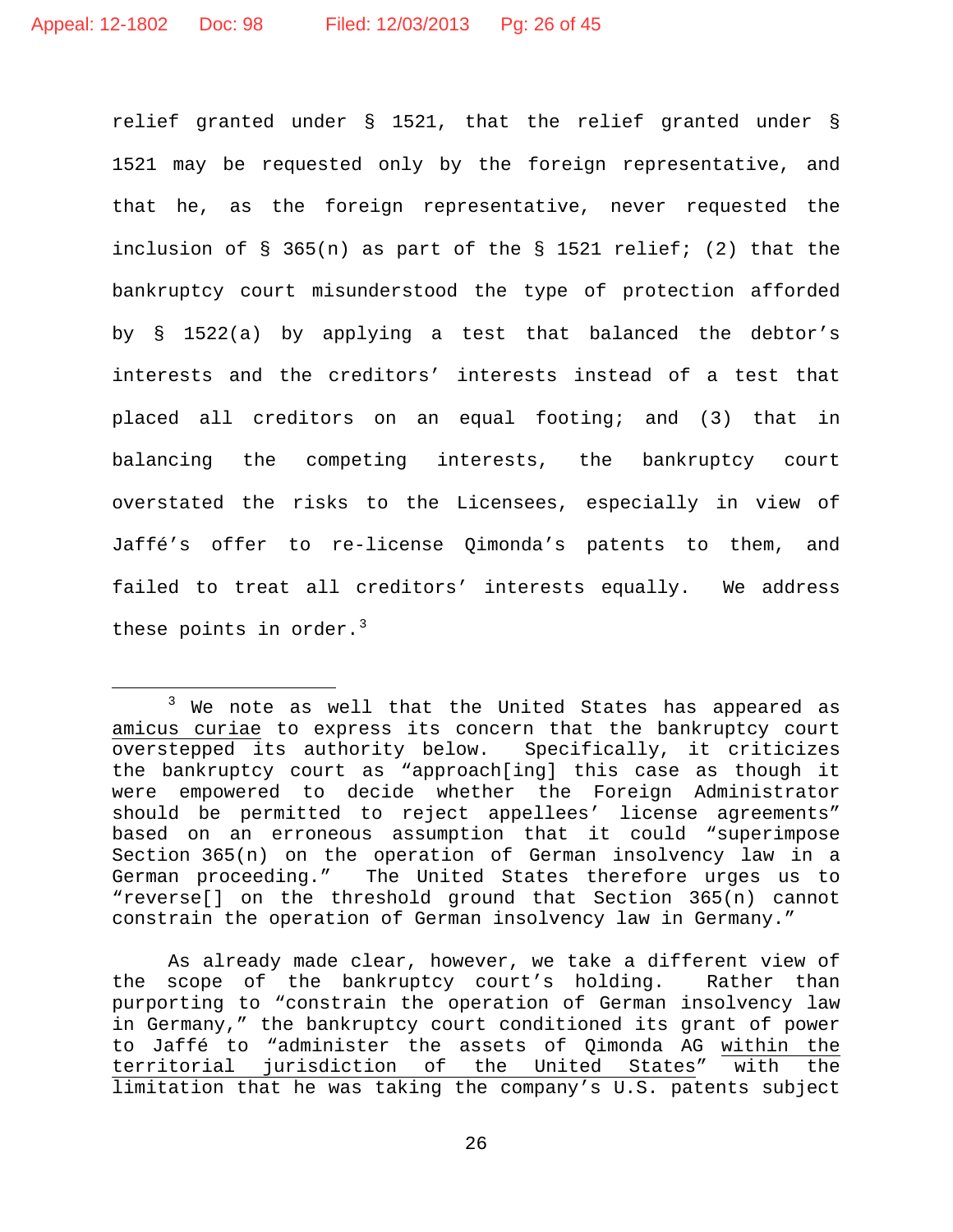Ĩ.

A

First, Jaffé argues that both the bankruptcy court and the district court erred in even considering § 1522's sufficient protection requirement because § 1522(a) applies to relief that may be granted under § 1521, and § 1521(a), in turn, provides that "the court may, at the request of the foreign representative, grant any appropriate relief." (Emphasis added). He asserts that he "never asked the bankruptcy court to include § 365 in its Supplemental Order or sought other relief relating to  $\S$  365(n)" such that the Licensees would have the option to retain their licenses under Qimonda's U.S. patents. Thus, according to Jaffé, because application of § 365 was not specifically requested by him, the bankruptcy court's sua sponte inclusion of § 365 was legal error, the correction of which must precede any consideration of § 1522(a)'s sufficient protection requirement.

We believe that Jaffé's view of the relationship between § 1521(a) and § 1522(a) is too myopic. While it is true that

to the preexisting licenses, which he was obliged to treat in a manner consistent with § 365(n). As a result, Jaffé is precluded from rejecting the U.S. patent licenses as a matter of U.S. law. Although this limitation may have indirect effects in the German proceeding, it does not represent an impermissible application of U.S. law extraterritorially, which we understand to be the main concern animating the United States' position in this case.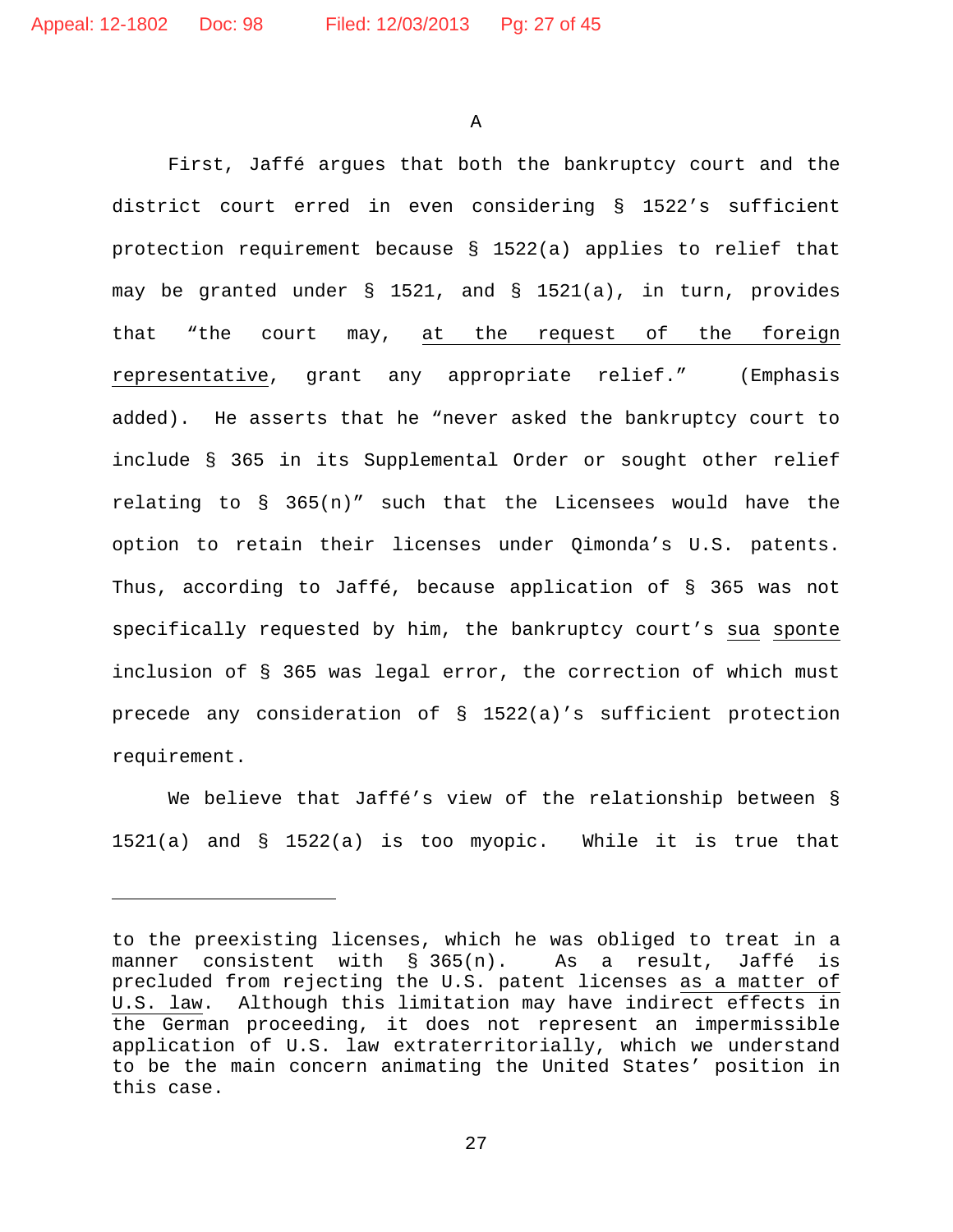Jaffé "never affirmatively requested rejection authority under § 365," he did request several forms of discretionary relief under § 1521, among which was the privilege, pursuant to § 1521(a)(5), to have the bankruptcy court entrust him with "[t]he administration or realization of all or part of the assets of [Qimonda] within the territorial jurisdiction of the United States," specifically identifying the company's U.S. patents as among the U.S. assets he sought to control. And, as a prerequisite to awarding any § 1521 relief, the court was required to ensure sufficient protection of the creditors and the debtor. Section 1522(a) states this explicitly, providing in relevant part, "The court may grant relief under section . . . 1521 . . . only if the interests of the creditors and other interested entities, including the debtor, are sufficiently protected." 11 U.S.C. § 1522(a) (emphasis added). Additionally, the court was authorized to "subject" any § 1521 relief "to conditions it considers appropriate." Id. § 1522(b); see also H.R. Rep. No. 109-31, pt. 1, at 116 (describing § 1522 as "giv[ing] the bankruptcy court broad latitude to mold relief to meet specific circumstances, including appropriate responses if it is shown that the foreign proceeding is seriously and unjustifiably injuring United States creditors").

This is precisely what the bankruptcy court did here. It granted discretionary relief under § 1521 and, as mandated,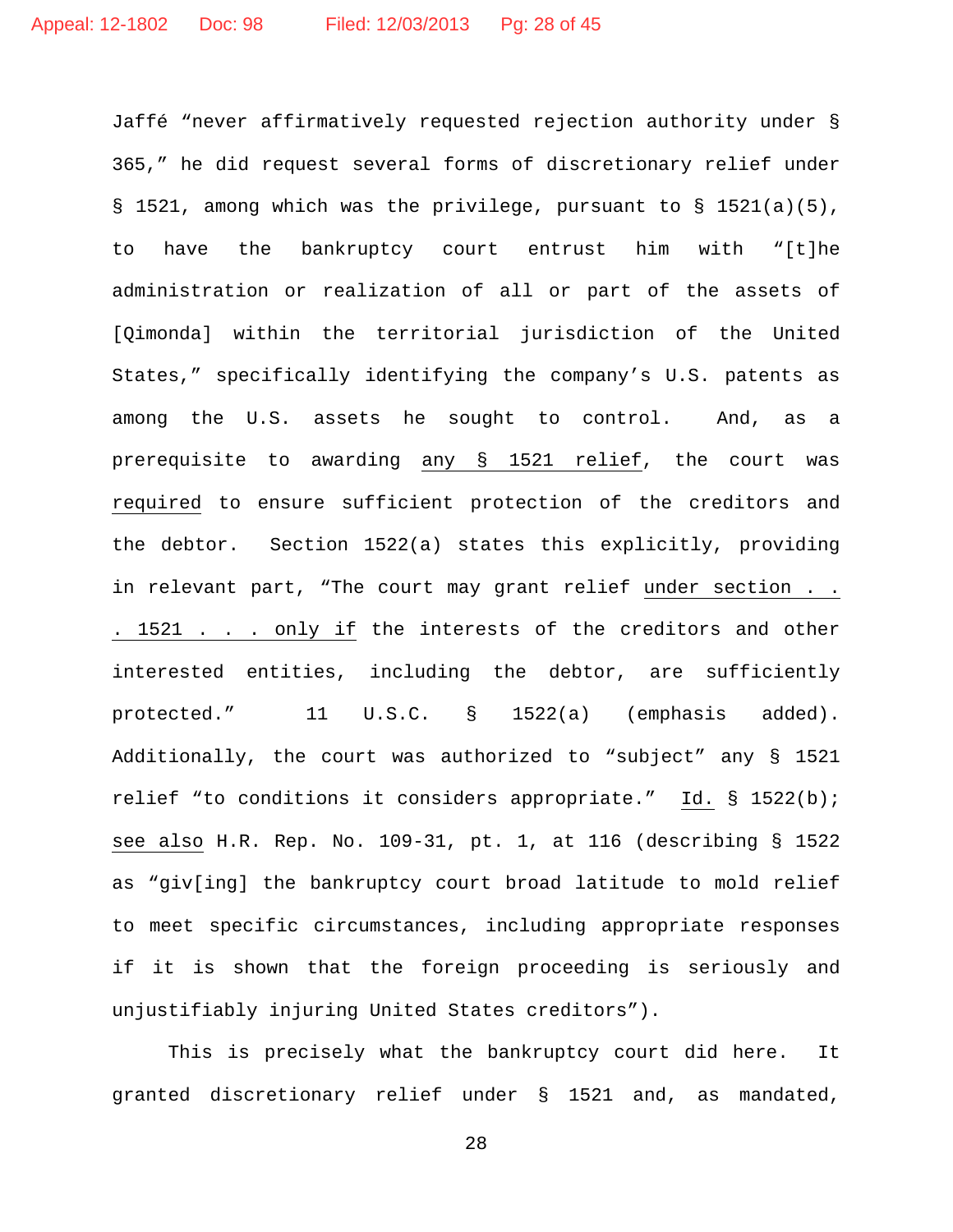considered the question of sufficient protection under § 1522(a). Upon such consideration, it conditioned its § 1521 relief on application of § 365(n), finding that such protection was appropriate in the circumstances presented.

To be sure, the bankruptcy court did not frame its initial inclusion of § 365 in the Supplemental Order as a condition on the authority it was granting Jaffé under § 1521. Indeed, when initially faced with Jaffé's motion to amend, the court described the inclusion of § 365 as "improvident." But on the Licensees' appeal, the district court correctly recognized that it was incumbent on the bankruptcy court, on remand, to consider whether "the interests of the creditors and other interested entities, including the debtor, [would be] sufficiently protected" under § 1522(a) were the court to modify its earlier order so as to grant Jaffé control over the administration of Qimonda's U.S. patents without providing for the application of § 365(n) to the licenses on those patents. See In re Qimonda AG Bankr. Litig., 433 B.R. at 557-58.

The bankruptcy court's consideration of § 1522(a) was thus undoubtedly appropriate when authorizing relief under § 1521.

B

Jaffé next contends that even if the bankruptcy court was correct to consider § 1522's sufficient protection requirement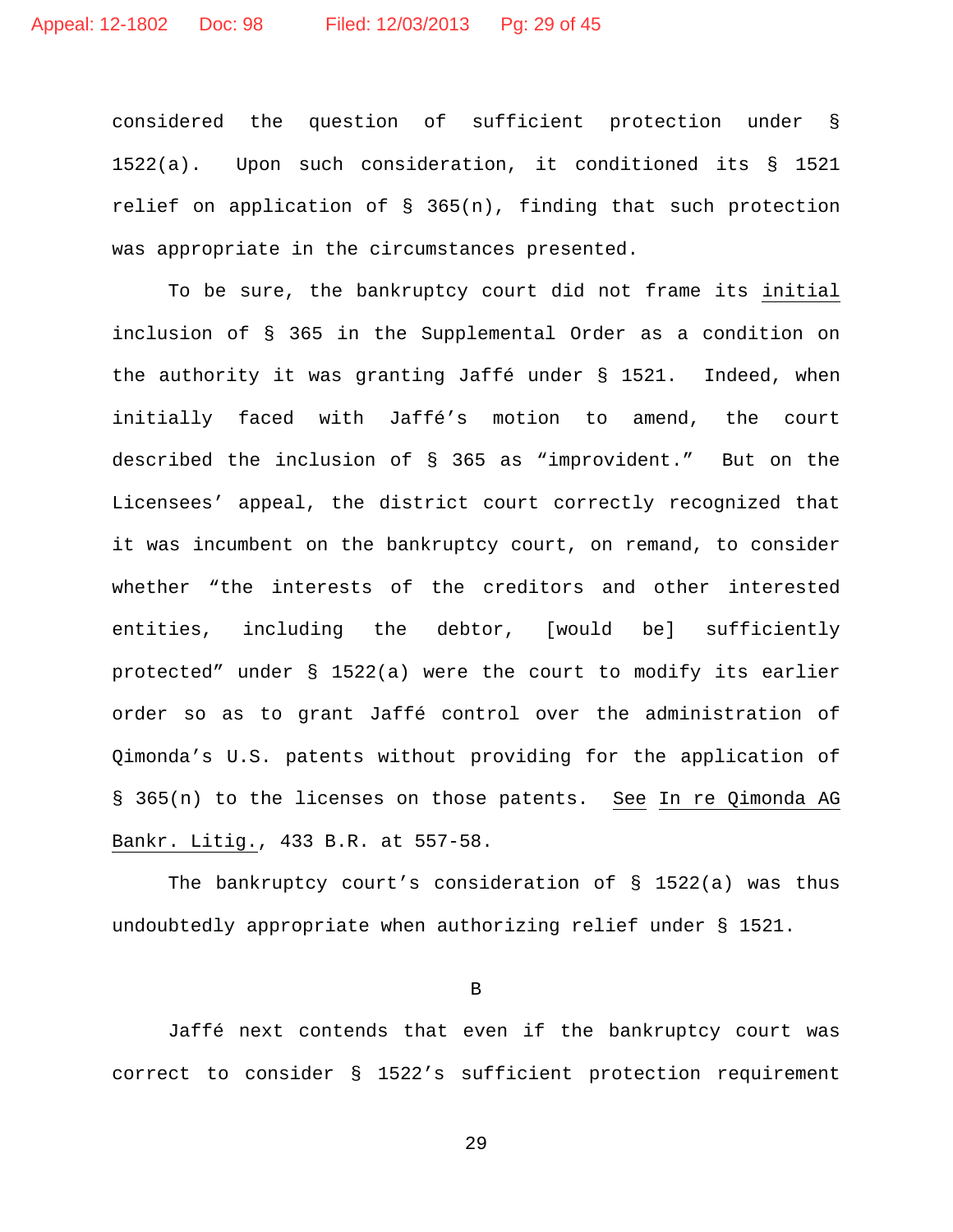in granting § 1521 relief, the court nonetheless employed the wrong test in applying § 1522(a). He maintains that the bankruptcy court's "ruling fundamentally misunderst[ood] the 'interests' § 1522(a) protects" by failing to recognize that § 1522(a) is merely a procedural protection "designed to ensure that all creditors [could] participate in the bankruptcy distribution on an equal footing" and thus should not be used to protect parties from the substantive bankruptcy law that would otherwise apply in the foreign main proceeding. (Emphasis added). He asserts that "[d]isregarding foreign law based on an open-ended balancing test under § 1522(a) is contrary to Chapter 15's basic design," which, according to Jaffé, requires U.S. courts to defer to foreign substantive law except only as allowed under § 1506, which provides a narrow exception when the court's action would otherwise violate "the most fundamental policies of the United States." H.R. Rep. No. 109-31, pt. 1, at 109. In sum, he argues (1) that the bankruptcy court erred by interpreting § 1522's sufficient protection requirement as incorporating a balancing test that could achieve a result that treated creditors differently and that would therefore be in tension with German law, and (2) that, to the extent § 1522(a) was implicated at all, the bankruptcy court should have limited its analysis to ensuring that the doors of the German insolvency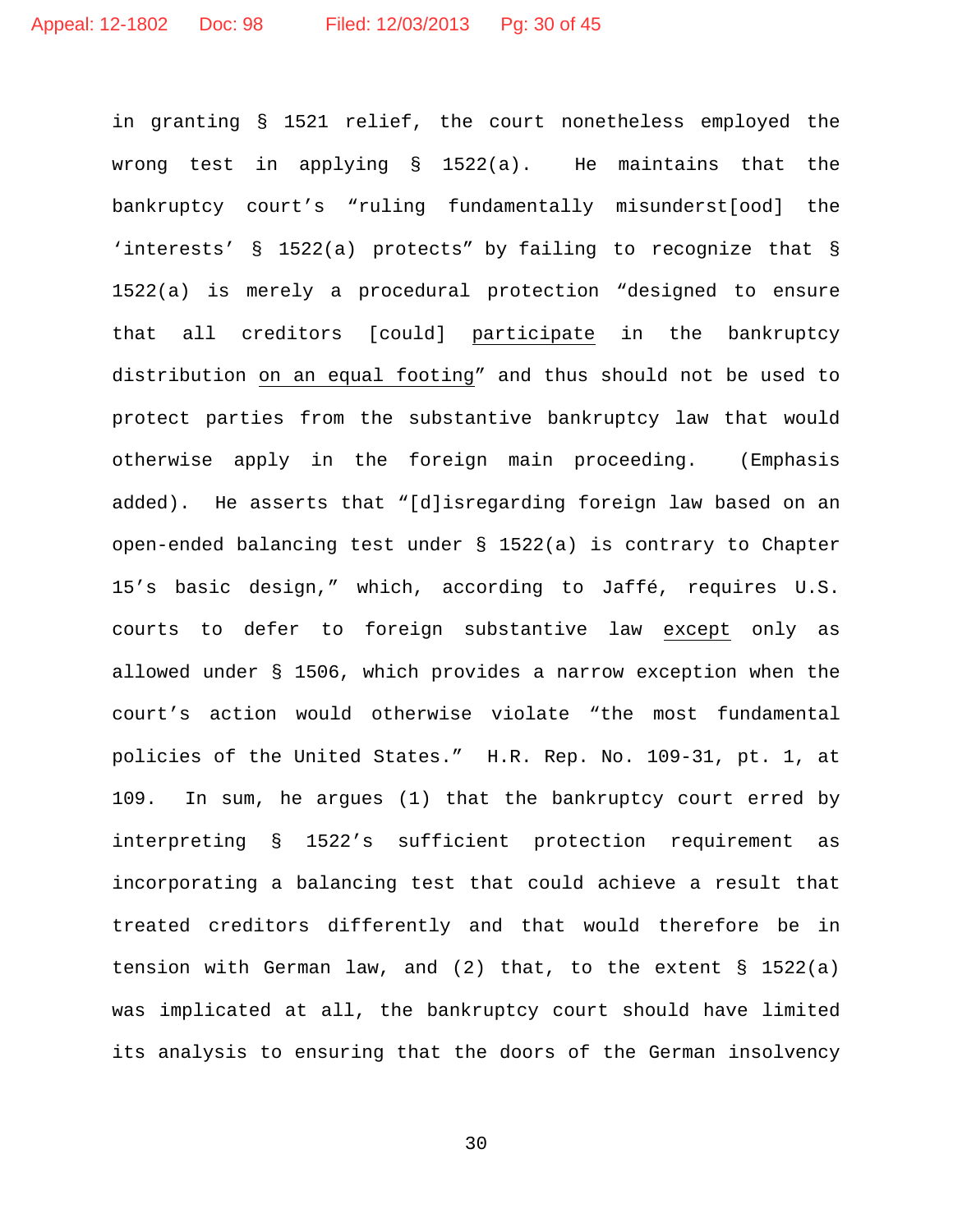proceeding would be open to the Licensees on equal footing with Qimonda's other creditors.

Jaffé's theory of how the sufficient protection requirement of § 1522(a) operates is not illogical. The text of the statute is broad and somewhat ambiguous regarding the test that courts should employ to determine "if the interests of the creditors and other interested entities, including the debtor, are sufficiently protected." 11 U.S.C. § 1522(a). But we are not convinced that Jaffé's theory can fully be squared with the text or with Congress's intent in enacting the text.

Section 1522(a) requires the bankruptcy court to ensure the protection of both the creditors and the debtor. 11 U.S.C. § 1522(a). The provision thus requires the court to ensure that the relief a foreign representative requests under § 1521 does not impinge excessively on any one entity's interests, implying that each entity must receive at least some protection. And because the interests of the creditors and the interests of the debtor are often antagonistic, as they are here, providing protection to one side might well come at some expense to the other. The analysis required by § 1522(a) is therefore logically best done by balancing the respective interests based on the relative harms and benefits in light of the circumstances presented, thus inherently calling for application of a balancing test.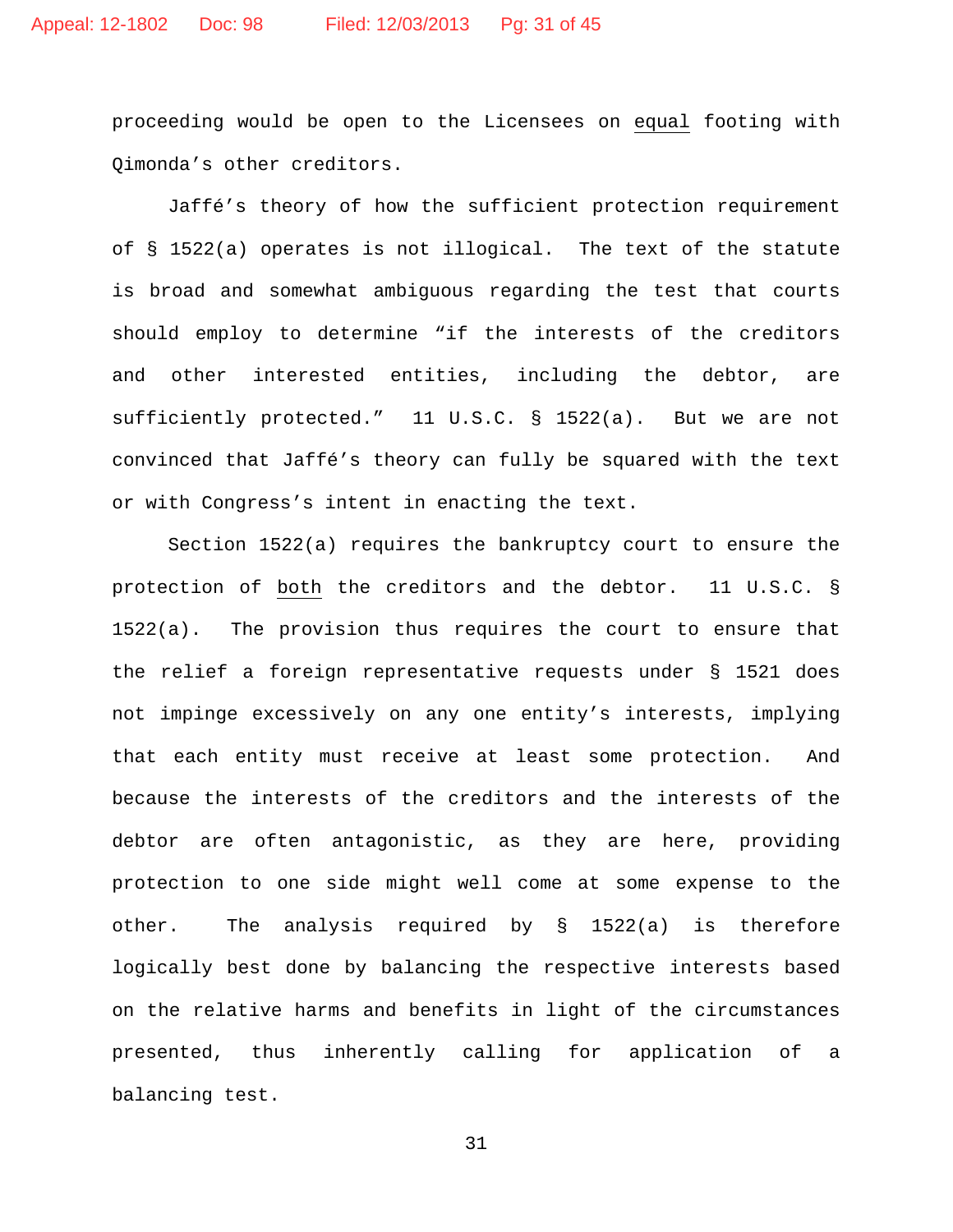We also find support for this interpretation in the Model Law on Cross-Border Insolvency, on which Chapter 15 was based. In enacting Chapter 15, Congress stated that it intended to codify the Model Law. See 11 U.S.C. § 1501(a). And, in doing so, it also indicated strongly that the Model Law, and the accompanying Guide to Enactment issued by UNCITRAL in conjunction with its adoption of the Model Law, should inform our interpretation of Chapter 15's provisions. Indeed, Chapter 15 provides that "[i]n interpreting this chapter, the court shall consider its international origin, and the need to promote an application of this chapter that is consistent with the application of similar statutes adopted by foreign jurisdictions." Id. § 1508; see also H.R. Rep. No. 109-31, pt. 1, at 109-10 ("Interpretation of this chapter on a uniform basis will be aided by reference to the Guide and the Reports cited therein, which explain the reasons for the terms used and often cite their origins as well. . . . To the extent that the United States courts rely on these sources, their decisions will more likely be regarded as persuasive elsewhere" (emphasis added)). Thus, the Model Law and its Guide to Enactment also provide relevant guidance in determining the appropriate meaning of Chapter 15's provisions.

The Guide to Enactment contains a number of paragraphs that bear directly on the question of how a court should assess the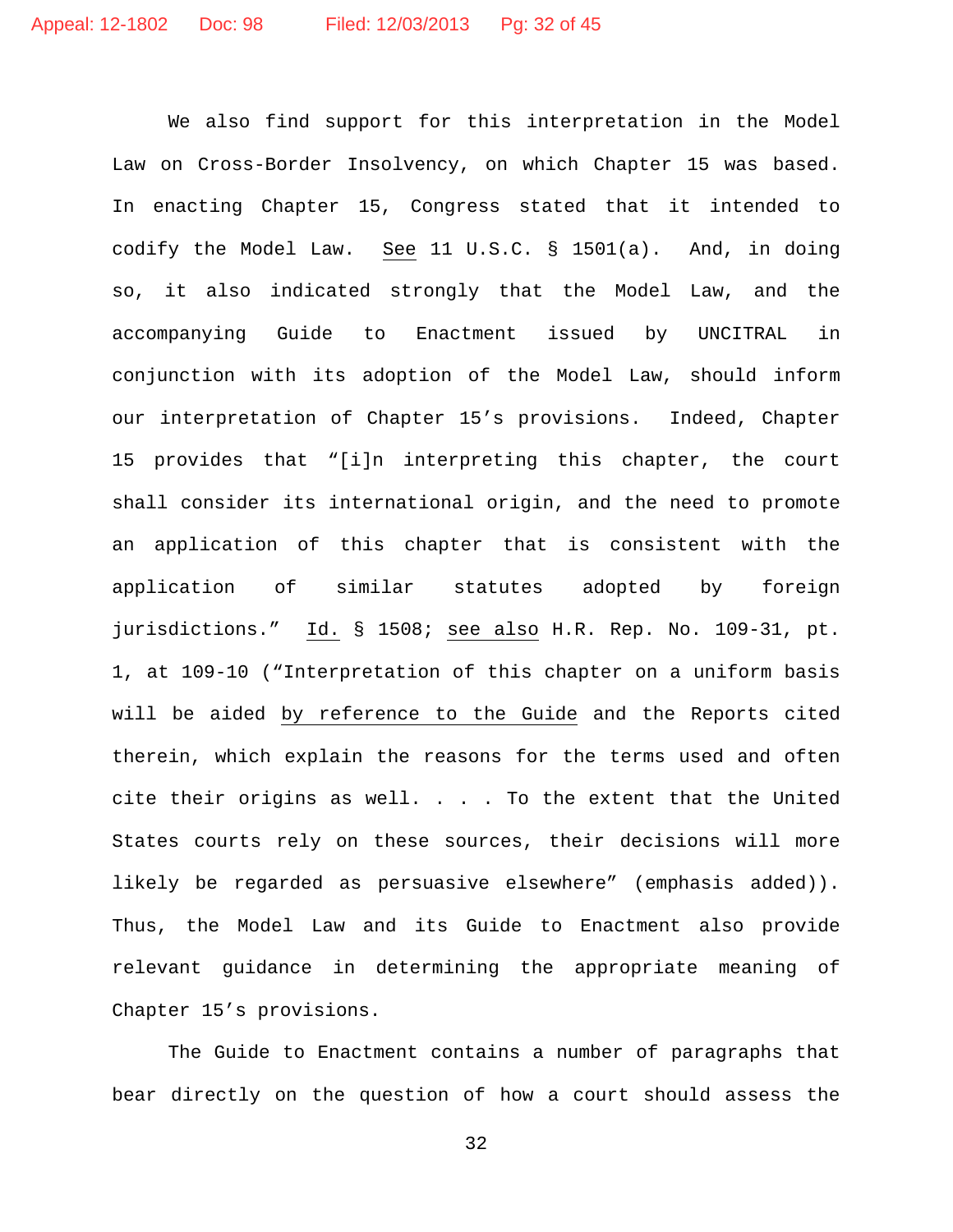interests of others and protect them prior to granting the discretionary relief sought by a foreign representative. For example, the Guide acknowledges that the representative of a foreign main proceeding will "normally seek[] to gain control over all assets of the insolvent debtor." Guide to Enactment ¶ 158, at 347. But it stresses that the Model Law makes "[t]he 'turnover' of assets to the foreign representative . . . discretionary," adding that "the Model Law contains several safeguards designed to ensure the protection of local interests before assets are turned over to the foreign representative." Id. ¶ 157, at 347 (emphasis added). Chief among those "safeguards" is Article 22 of the Model Law, which is largely codified as  $\S$  1522.<sup>[4](#page-32-0)</sup> According to the Guide, "The idea

2. The court may subject relief granted under article 19 or 21 to conditions it considers appropriate.

Comparing Article 22 and § 1522 reveals that Congress relied heavily on the language of the Model Law. One of the few

<span id="page-32-0"></span> $4$  Article 22 of the Model Law provides in full:

<sup>1.</sup> In granting or denying relief under article 19 or 21, or in modifying or terminating relief under paragraph 3 of this article, the court must be satisfied that the interests of the creditors and other interested persons, including the debtor, are adequately protected.

<sup>3.</sup> The court may, at the request of the foreign representative or a person affected by relief granted under article 19 or 21, or at its own motion, modify or terminate such relief.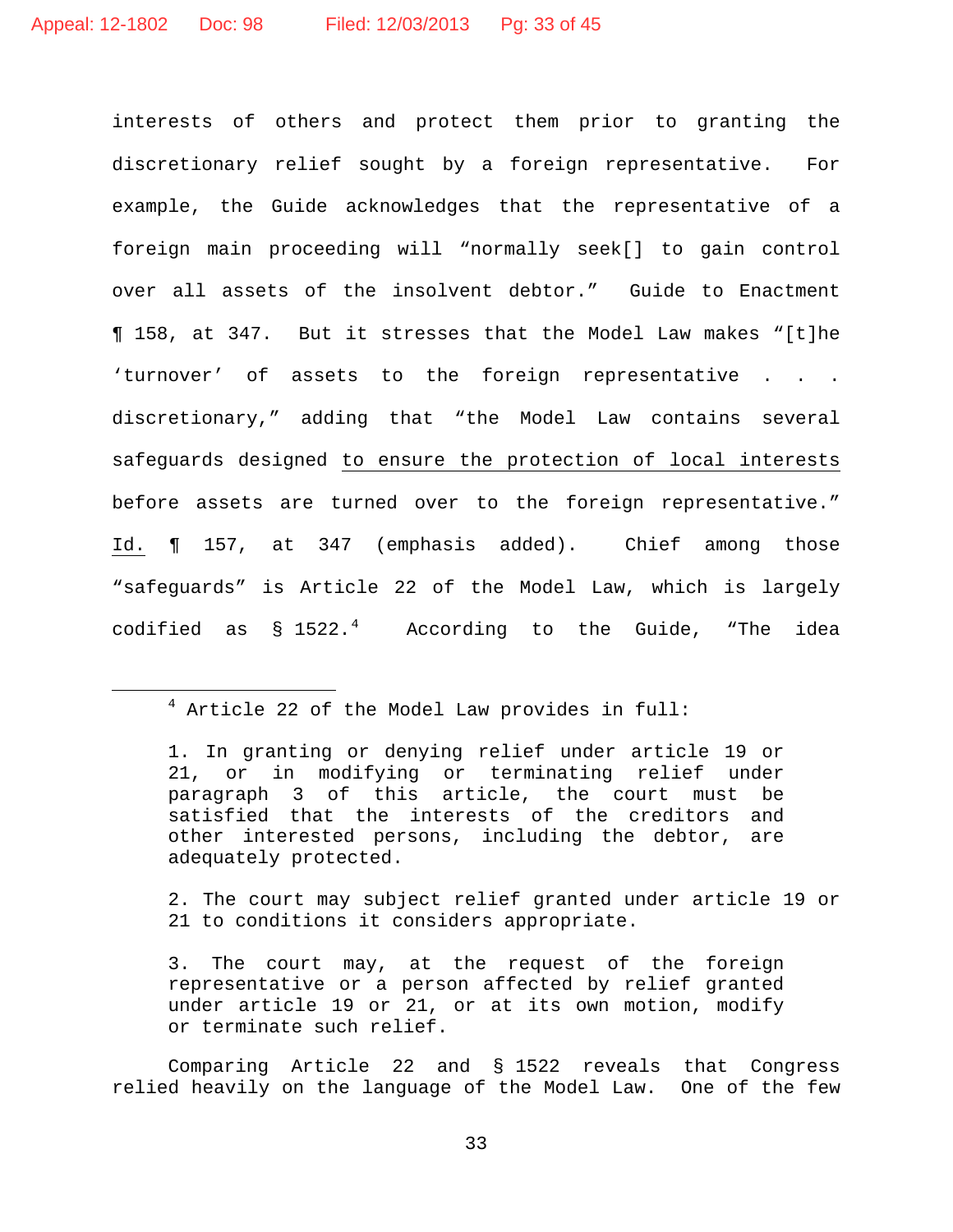underlying [A]rticle 22 is that there should be a balance between relief that may be granted to the foreign representative and the interests of the persons that may be affected by such relief. This balance is essential to achieve the objectives of cross-border insolvency legislation." Id. ¶ 161, at 348 (emphasis added). The Guide to Enactment separately indicates that Article 22 is designed to "protect the interests of the creditors (in particular local creditors), the debtor and other affected persons." Id. ¶ 35, at 314. Finally, the Guide states, "[i]n addition to [Article 22's] specific provisions," Article 6 of the Model Law "in a general way provides that the court may refuse to take an action governed by the Model Law if the action would be manifestly contrary to the public policy of the enacting State." Id. ¶ 36, at 314 (emphasis added).

Informed by the Guide to Enactment's description of the relationship between Articles 22 and 6 of the Model Law (§§ 1522 and 1506 in the U.S. Bankruptcy Code), we do not share Jaffé's view that § 1506's public policy exception forecloses use of a balancing analysis under § 1522. Contrary to Jaffé's position,

ī

alterations that Congress made was to change "adequately" in Article  $22(1)$  to "sufficiently" in § 1522(a) -- a modification that the legislative history indicates was made in order "to avoid confusion with  $\ldots$  . 'adequate protection,'" "a very specialized legal term in United States bankruptcy." H.R. Rep. No. 109-31, pt. 1, at 115.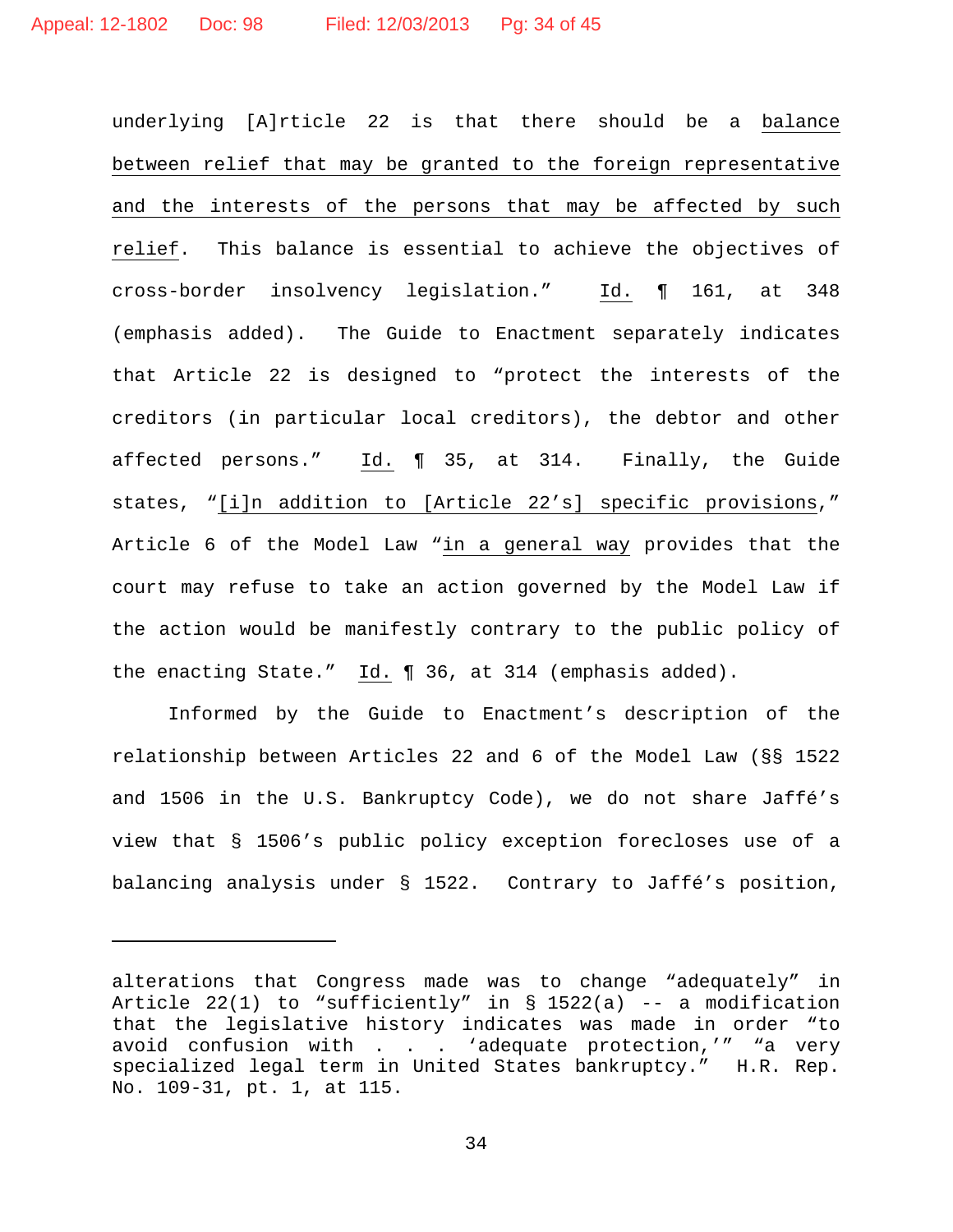Chapter 15 does not require a U.S. bankruptcy court, in considering a foreign representative's request for discretionary relief under § 1521, to blind itself to the costs that awarding such relief would impose on others under the rule provided by the substantive law of the State where the foreign insolvency proceeding is pending. Instead, Chapter 15, like the Model Law, anticipates the provision of particularized protection, as stated in § 1522(a).

We therefore conclude, through interpretation of § 1522(a)'s text and consideration of Chapter 15's international origin, that the district court correctly interpreted § 1522(a)'s sufficient protection requirement as requiring a particularized balancing analysis that considers the "interests of the creditors and other interested entities, including the debtor," 11 U.S.C. § 1522(a), and, in this case in particular, a weighing of the interests of the foreign representative (the debtor) in receiving the requested relief against the competing interests of those who would be adversely affected by the grant of such relief (here, the Licensees). And we also agree that § 1506 is an additional, more general protection of U.S. interests that may be evaluated apart from the particularized analysis of § 1522(a).

In reaching this conclusion, we join the Fifth Circuit, which interpreted § 1522(a) similarly, based largely on the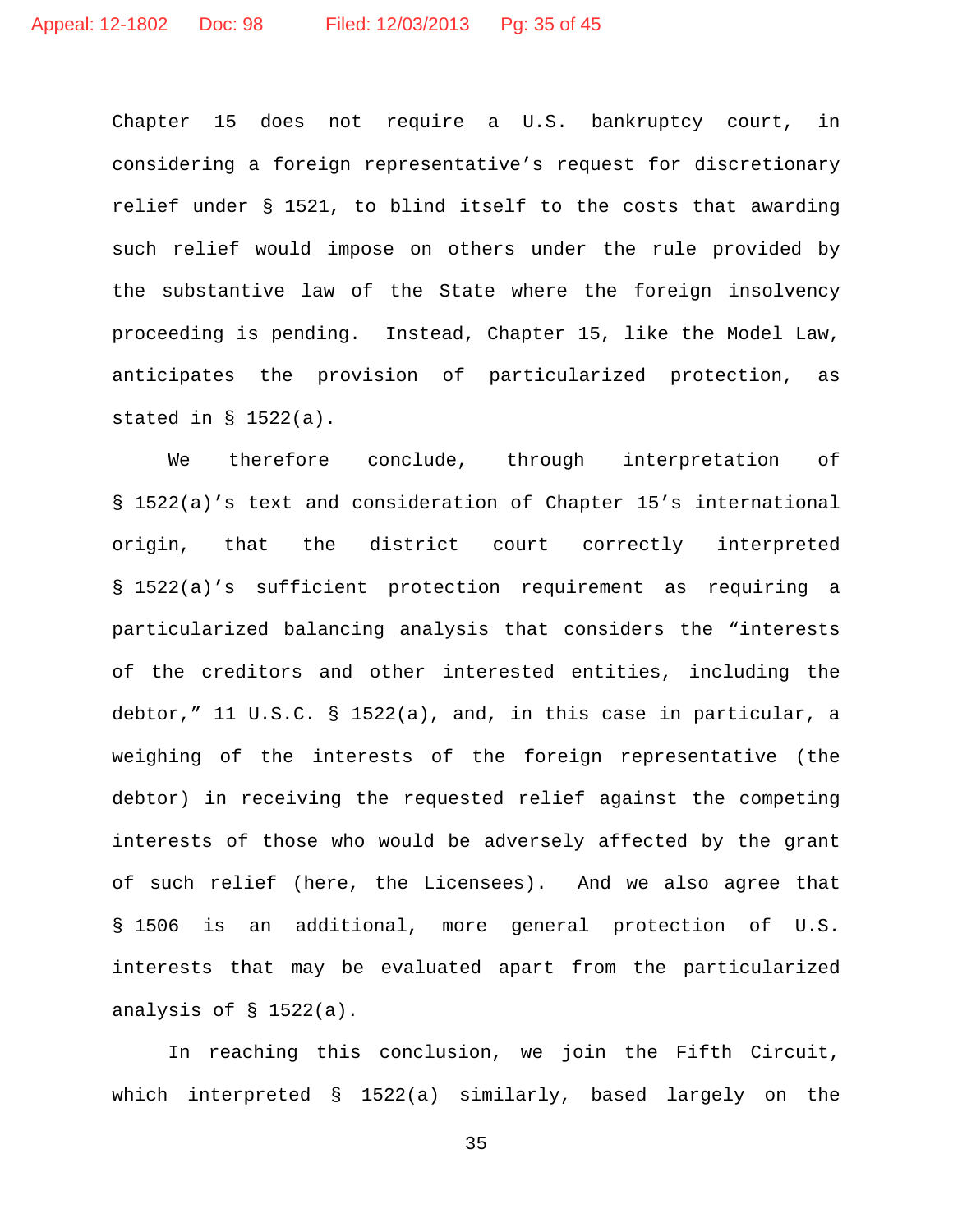language in the Guide to Enactment. See In re Vitro S.A.B. de C.V., 701 F.3d 1031, 1060, 1067 n.42 (5th Cir. 2012); see also In re Int'l Banking Corp. B.S.C., 439 B.R. 614, 626-27 (Bankr. S.D.N.Y. 2010); In re Tri-Cont'l Exch. Ltd., 349 B.R. 627, 637 (Bankr. E.D. Cal. 2006).

C

Finally, Jaffé contends that the bankruptcy court's balancing analysis, even if assumed appropriate, was flawed in implementation. He argues that the court dramatically overstated the risk to the Licensees' investments made in reliance on the cross-license agreements, especially in light of his offer to re-license Qimonda's U.S. patents to the Licensees at a RAND royalty rate. In this regard, he maintains that the court's balancing analysis failed to recognize that "§ 1522(a) requires courts to protect the interests of all 'creditors and other interested entities, including the debtor' -- not just one set of contracting parties."

The Licensees respond, arguing that "the bankruptcy court properly recognized that Dr. Jaffé's offer to relicense did not change the balance of harms" and that the bankruptcy court correctly "concluded that, without § 365(n) protection, the Licensees would face both the immediate harm of a hold-up and the future . . . destabilization of the licensing regime in the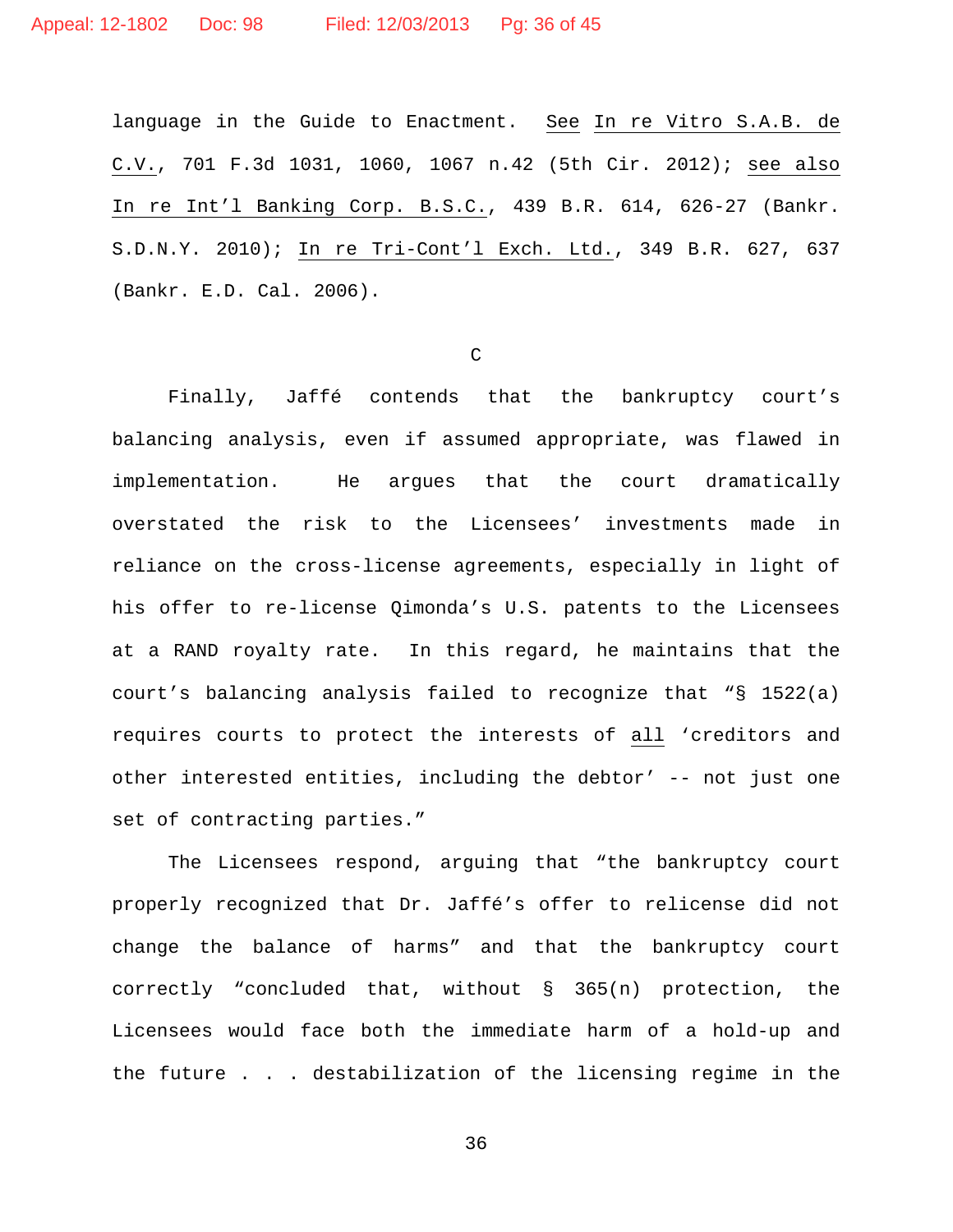semiconductor industry." They maintain that in light of the bankruptcy court's detailed findings and careful reasoning, Jaffé simply "cannot meet his heavy burden to demonstrate that the bankruptcy court abused its discretion in its application of § 1522."

It should be noted that after hearing four days of evidence, the bankruptcy court considered the outcome of its balancing analysis to be a close one. But in the end it concluded, reasonably we believe, "that the balancing of debtor and creditor interests required by § 1522(a), Bankruptcy Code, weigh[ed] in favor of making § 365(n) applicable to Dr. Jaffé's administration of Qimonda's U.S. patents." In re Qimonda AG, 462 B.R. at 182. The court recognized Jaffé's claim that the "application of § 365(n) [would] result in less value . . . being realized by the Qimonda estate." Id. But it noted that "Qimonda's patent portfolio [would] by no means be rendered worthless" because the "U.S. patents [could] still be licensed to parties that [did] not already have a license, and Dr. Jaffé, to the extent permitted by German law, [would] be able to fully monetize the non-U.S. patents." Id. Additionally, the bankruptcy court found it significant that "[a]pplication of § 365(n) . . . [would impose] no affirmative burden on Dr. Jaffé," id., but instead would merely limit his ability -- and, importantly, the ability of the patents' subsequent owners -- to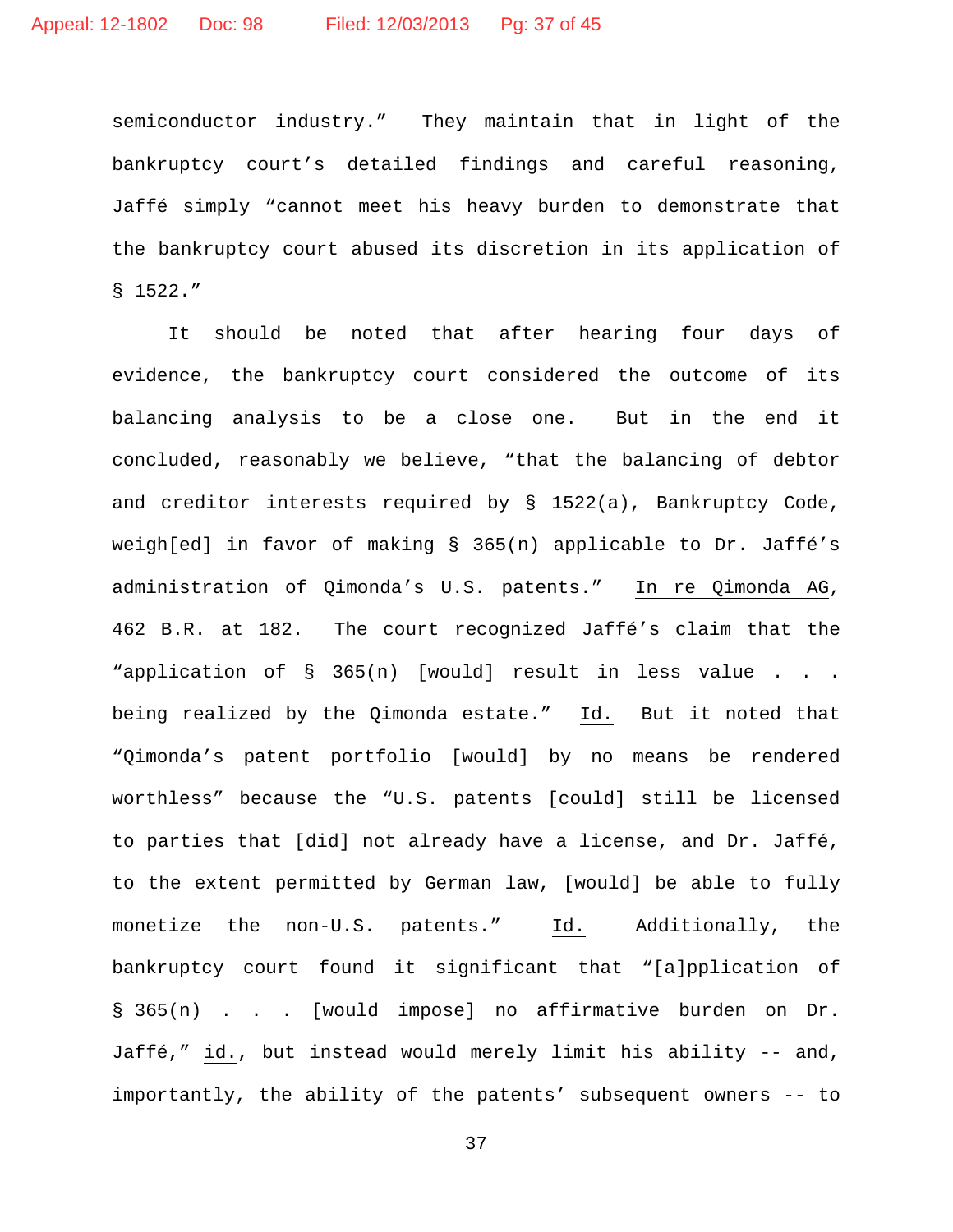bring infringement actions against the very entities that Qimonda had previously promised not to sue. See Imation Corp. v. Koninklijke Philips Elecs. N.V., 586 F.3d 980, 987 (Fed. Cir. 2009) (characterizing a patent cross-license agreement as essentially "a promise by the licensor not to sue the licensee" for infringement (citation omitted)).

In considering and weighing the Licensees' interests, the bankruptcy court largely credited their evidence indicating that entrusting Jaffé with the right to administer Qimonda's U.S. patents without making § 365(n) applicable to the preexisting licenses under those patents would have broad-ranging ill effects. It explained that "the risk to the very substantial investment the [Licensees] -- particularly IBM, Micron, Intel, and Samsung -- [had] collectively made in research and manufacturing facilities in the United States in reliance on the design freedom provided by the cross-license agreements, though not easily quantifiable, [was] nevertheless very real." In re Qimonda AG, 462 B.R. at 182-83. While the bankruptcy court acknowledged that the Licensees had been unable "to identify specific Qimonda patents implicated by the products they manufacture[d] and s[old]," it noted that the lack of such evidence was "not at all surprising, since the whole point of portfolio cross-licenses [was] to eliminate the necessity (and in some cases impossibility) of individually analyzing each and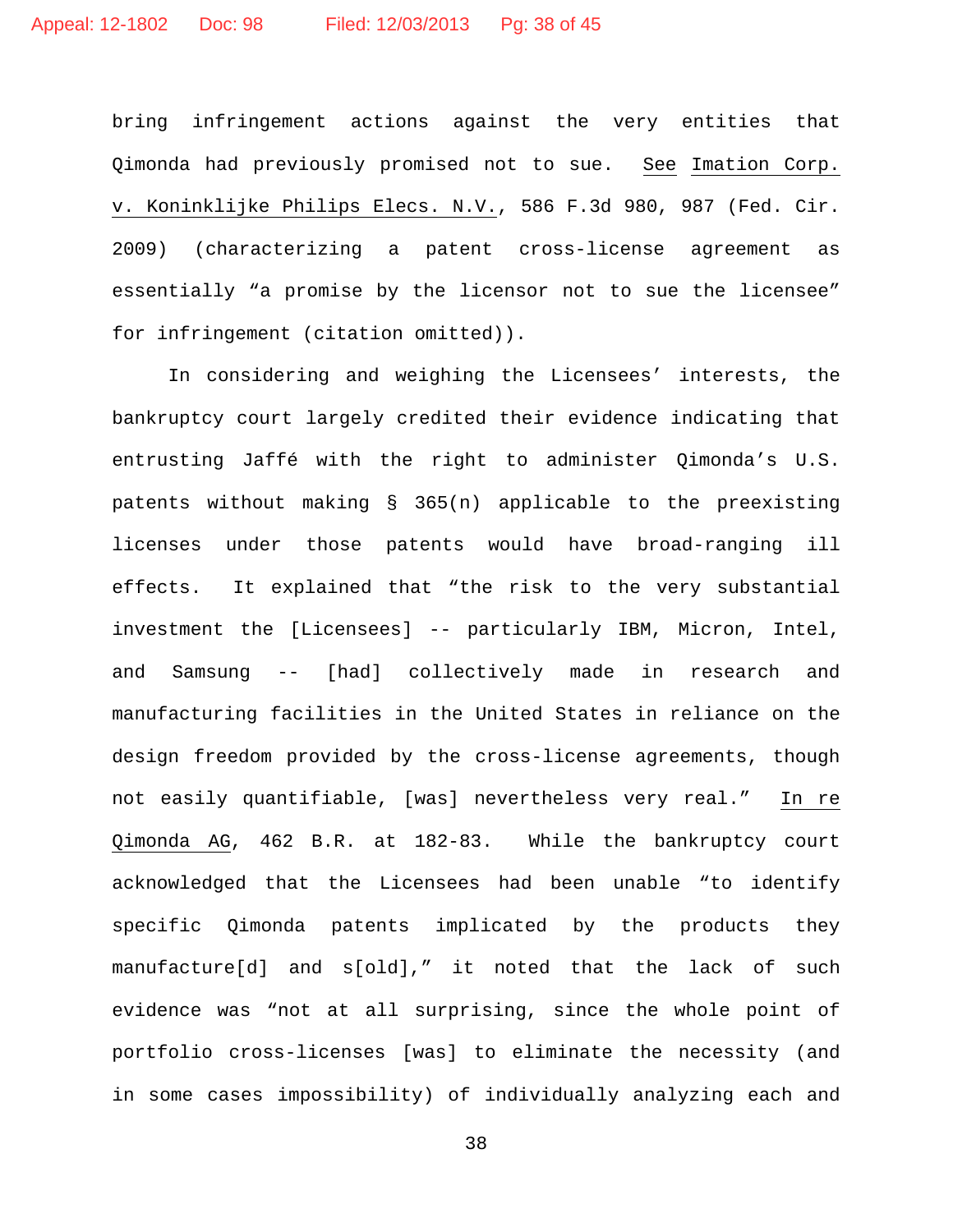every patent that might possibly apply to determine if a new design infringe[d] on it." Id. at 181. Thus, although the bankruptcy court could not, in the course of its balancing analysis, make "a finding that cancellation of the [Licensees'] right to use Qimonda's U.S. patents would have a specific dollar impact on them," it did find that it "create[d] a substantial risk of harm," adding that "the threat of infringement litigation can be as damaging as an actual finding of infringement." Id.

We find the bankruptcy court's thorough examination of the parties' competing interests to have been both comprehensive and eminently reasonable.

Jaffé relies heavily on the mitigation that would result from his commitment to re-license Qimonda's patents to the Licensees on RAND terms, arguing that it would provide sufficient protection for their interests. Of course, his proposal -- first mentioned after the district court's remand - does weigh in his favor by decreasing the Licensees' holdup risks. But just because the RAND proposal would reduce the Licensees' risks does not mean that their interests would be sufficiently protected by Jaffé's promise to re-license. The bankruptcy court expressly recognized this, explaining that "the hold-up risk is lessened by Dr. Jaffé's offer to re-license the patents on RAND terms," but emphasizing that "even if the WIPO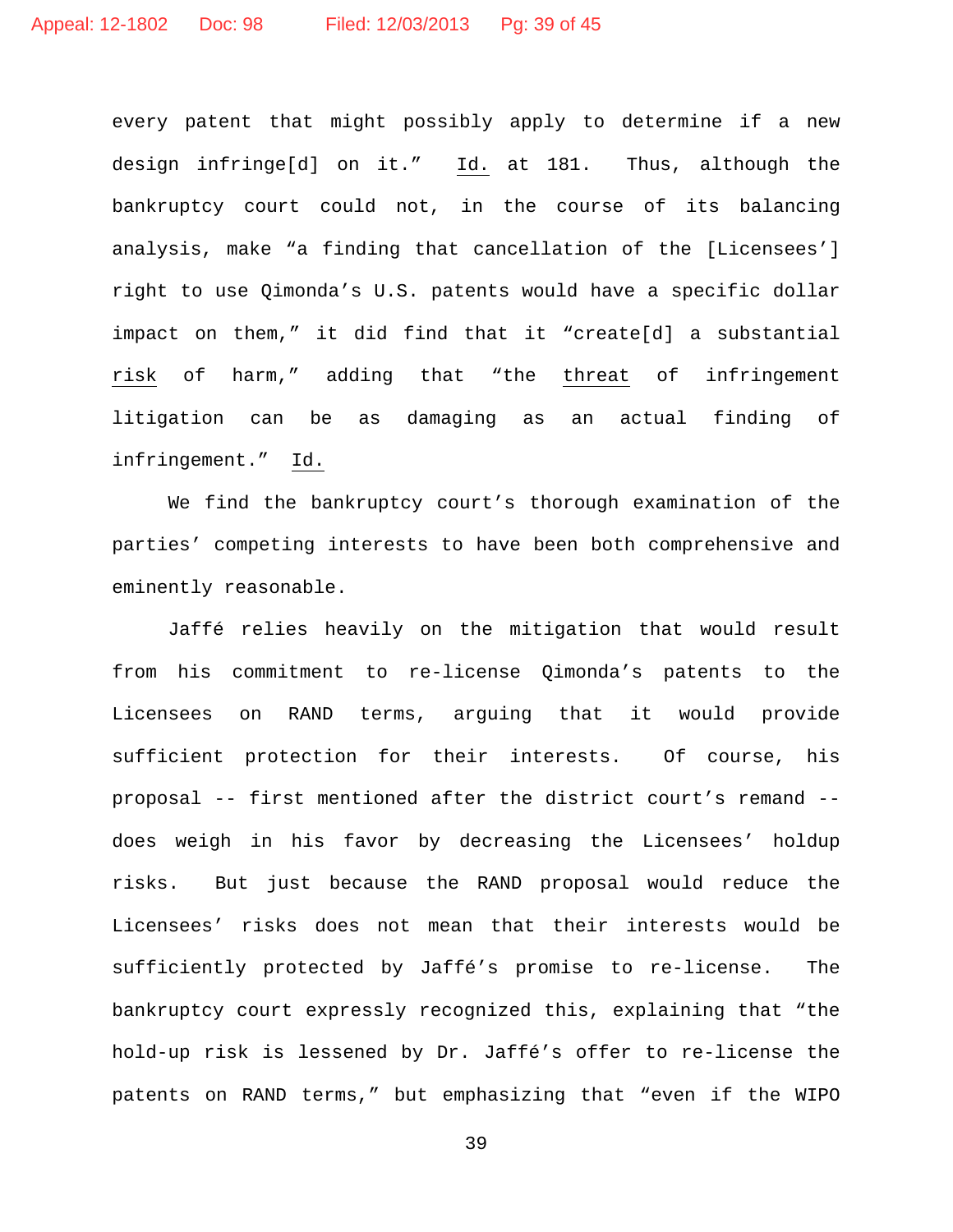expert determination process were to arrive at the same figure that would have been agreed to in an 'ex ante' scenario, the [Licensees], because of their sunk costs, [would] not have the option of avoiding royalties altogether by designing around the patent." In re Qimonda AG, 462 B.R. at 181-82. We conclude that the bankruptcy court's findings in this regard are not unreasonable and that the bankruptcy court was justified in its skepticism of Jaffé's claim that the Licensees' interests would now be "sufficiently protected" by his commitment not to charge them an exorbitant rate during their re-licensing negotiations.

Moreover, the bankruptcy court also noted that it remained an "open question" whether any new license issued by Jaffé on RAND terms would itself be secure, expressing its concern that

Dr. Jaffé could still sell the underlying patents to a purchaser -- whether a practicing entity or a 'troll' -- that might itself file for insolvency under German law or transfer the patent to a special purpose entity for the purpose of having it file for insolvency under German law.

Id. at 181-82 n.13. The court's recognition of this concern was also reasonable, as it is far from clear whether, having once facilitated the termination of license rights in a foreign insolvency proceeding, the genie could ever be put back into the bottle. Rather, as indicated by expert testimony that the bankruptcy court credited, it would seem all too likely that such a result would introduce a dangerous degree of uncertainty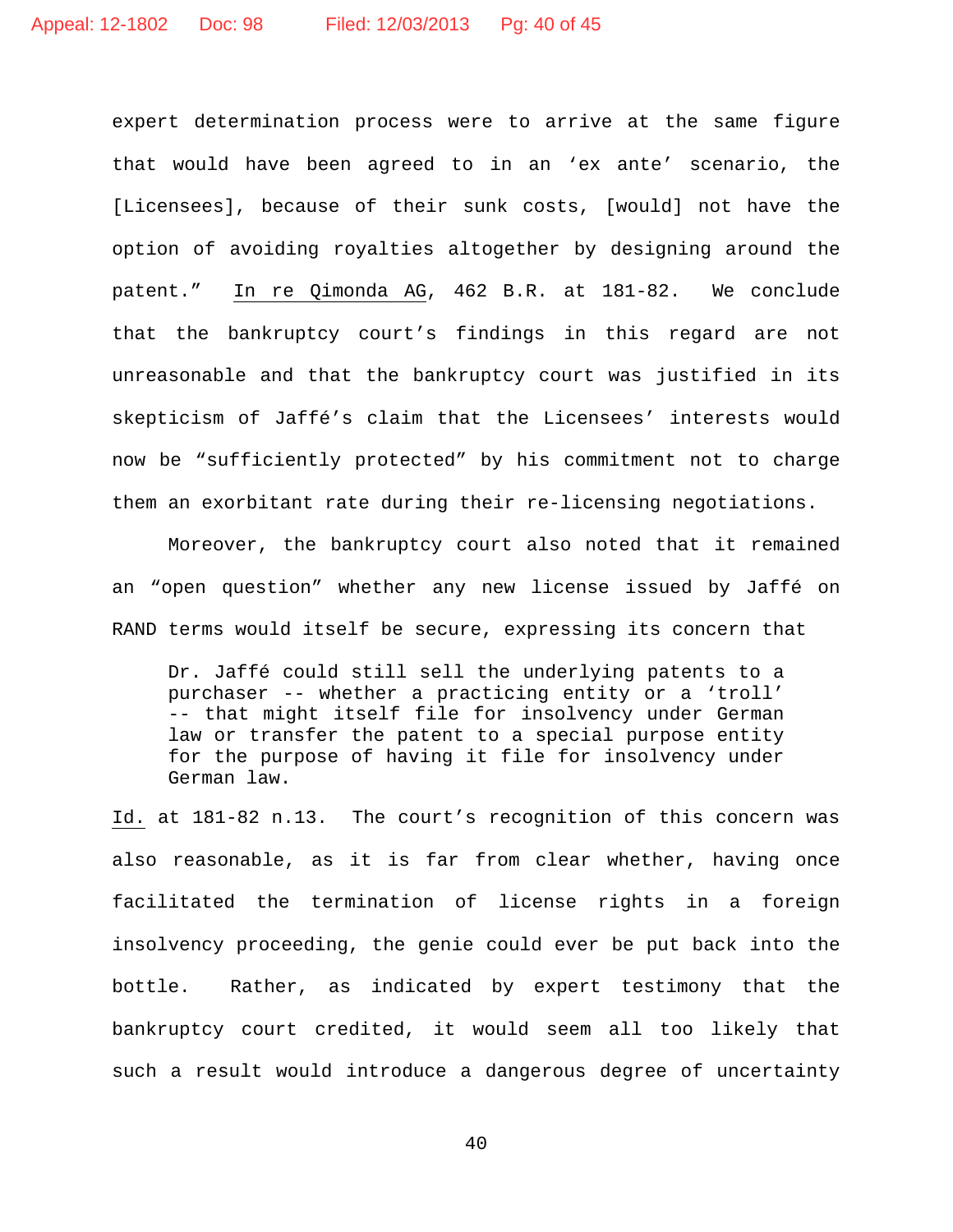to a licensing system that plays a critically important role in the semiconductor industry, as well as other high-tech sectors of the global economy.

At bottom, we affirm the decision of the bankruptcy court, finding reasonable its exercise of discretion in conducting the balancing analysis under § 1522(a) and concluding that attaching the protection of § 365(n) was necessary when granting Jaffé the power to administer Qimonda's U.S. patents. See In re Vitro S.A.B. de C.V., 701 F.3d at 1069 (noting in the course of affirming a bankruptcy court's decision not to enforce the reorganization plan adopted in a foreign main proceeding that "[i]t is not our role to determine whether the above-summarized evidence would lead us to the same conclusion" and adding that "[o]ur only task is to determine whether the bankruptcy court's decision was reasonable" (emphasis added)).

# IV

It is important, we think, to recognize, as Jaffé would have us do, the importance of Chapter 15 to a global economy, in which businesses needing bankruptcy protection increasingly have assets in various countries. In mimicking the U.N.'s Model Law on Cross-Border Insolvencies, Chapter 15 furthers a policy of the United States of cooperating with other countries in providing fair and efficient insolvency proceedings for such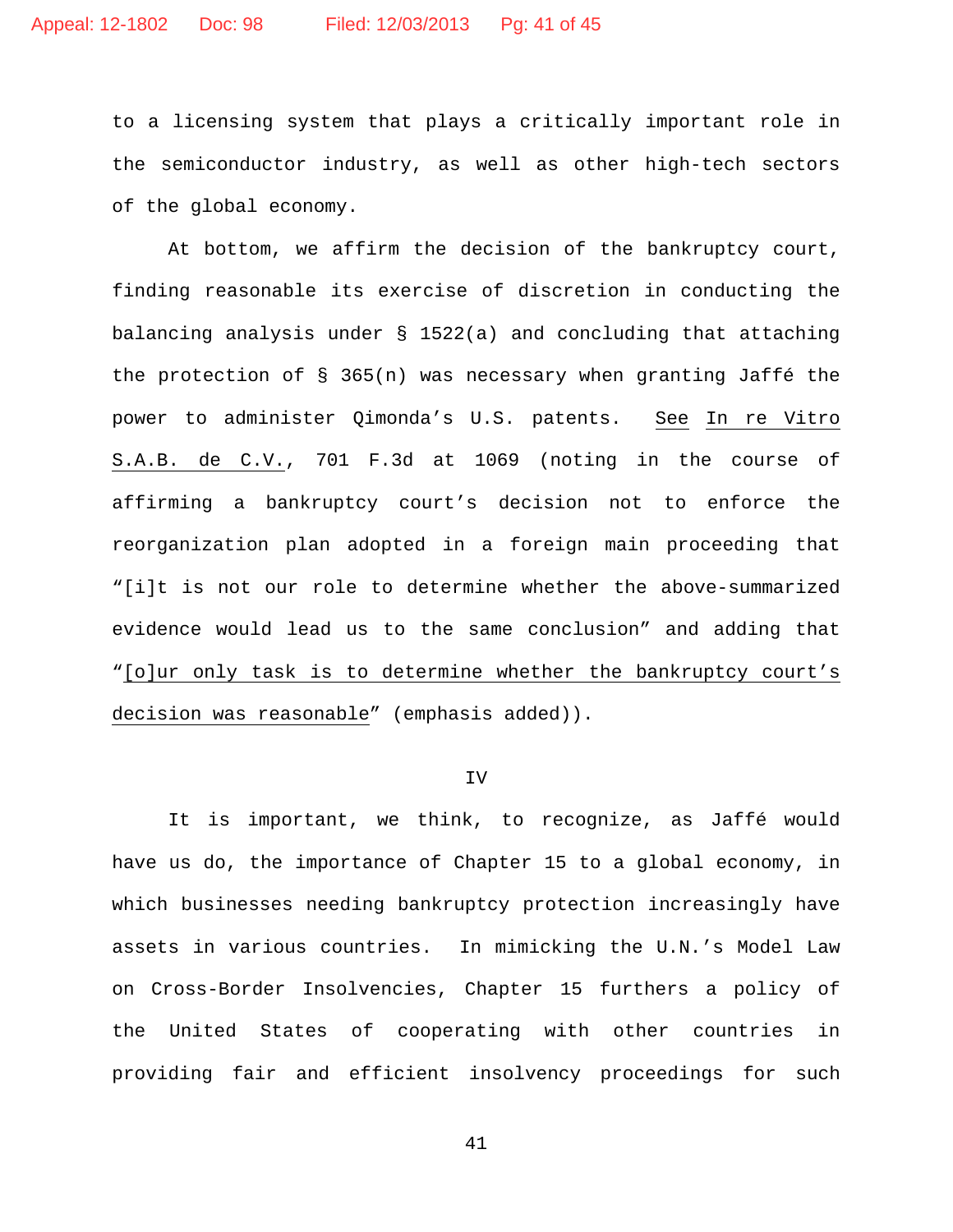international businesses. Consistent with its stated purposes, Chapter 15 provides for the ready recognition of foreign insolvency proceedings, see 11 U.S.C. § 1517, and grants automatic relief to protect U.S. assets upon entry of an order granting recognition, see id. § 1520. It also provides for a broad range of discretionary relief under § 1521. Thus, it represents a full commitment of the United States to cooperate with foreign insolvency proceedings, as called for by the U.N.'s Model Law on Cross-Border Insolvency. And at bottom, such cooperation will provide greater legal certainty for trade and business to the benefit of the global economy.

But the United States' commitment is not untempered, as is manifested in both Chapter 15 and the Model Law on which it was based. Thus, § 1522(a) requires that a bankruptcy court, when granting the discretionary relief authorized by § 1521, ensure sufficient protection of creditors, as well as the debtor. And at a more general level, § 1506, which covers any action under Chapter 15, authorizes a bankruptcy court to refuse to take an action that would be manifestly contrary to U.S. public policy.

In this case, it is sufficient for us to affirm the bankruptcy court, based on its application of § 1522(a). But in doing so, we understand that, by affirming the bankruptcy court's application of § 365(n) following its balancing analysis under § 1522(a), we also indirectly further the public policy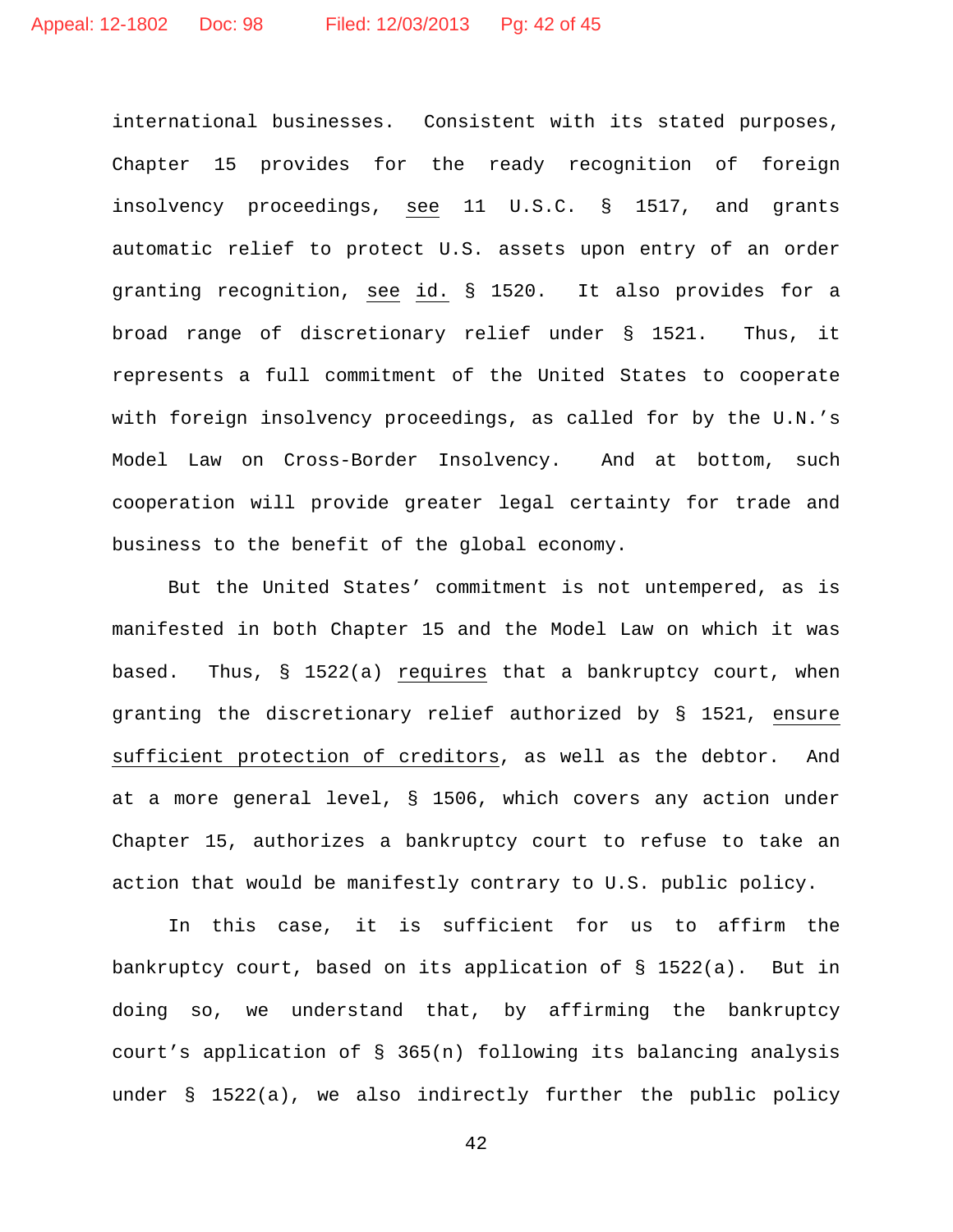that underlies § 365(n). The Senate Report accompanying the bill that became § 365(n) explicitly recognized that licensees have a strong interest in maintaining their right to use intellectual property following the licensor's bankruptcy and that to deny them that right would "impose[] a burden on American technological development that was never intended by Congress." S. Rep. No. 100-505, at 1. The Report added that "[t]he adoption of this bill will immediately remove that burden and its attendant threat to the development of American Technology." Id. at 2.

In this case, the bankruptcy court, in weighing the respective interests of the Licensees and the debtor under § 1522(a), found that without the protection of 365(n), the risk of harm to the Licensees would be very real, impairing the "design freedom provided [them] by the cross-license agreements." In re Qimonda AG, 462 B.R. at 183. And as the bankruptcy court otherwise found, this potential harm to the Licensees would, in turn, threaten to "slow the pace of innovation" in the United States, to the detriment of the U.S. economy. Id. at 185. Thus, the court's findings, which were, to be sure, focused on the Licensees' interests, nonetheless necessarily furthered the public policy underlying § 365(n).

We thus recognize that by affirming the bankruptcy court, even though on its § 1522(a) analysis, we too necessarily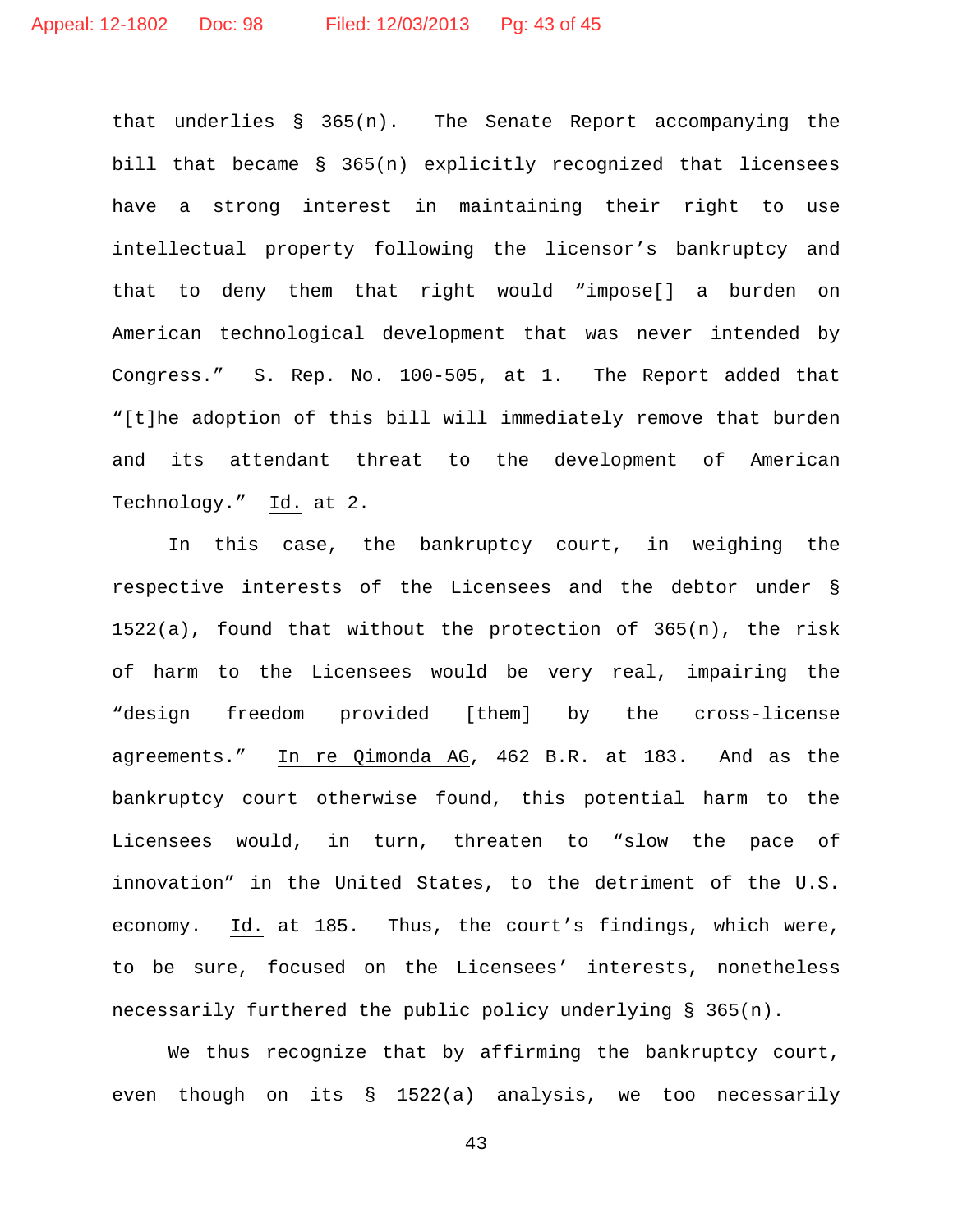further the public policy inherent in and manifested by  $$365(n).$ 

The judgment of the bankruptcy court is accordingly

AFFIRMED.